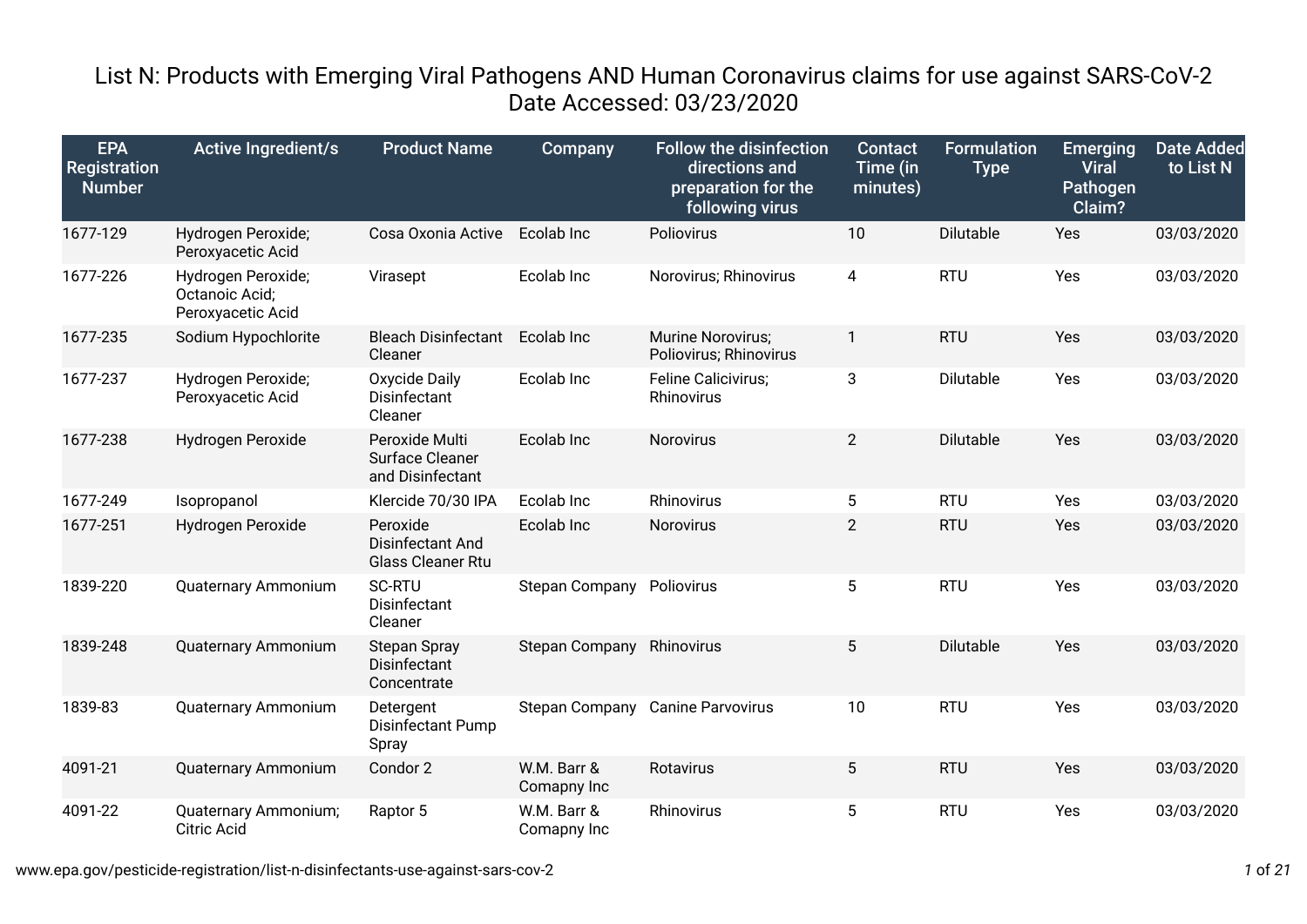| <b>EPA</b><br><b>Registration</b><br><b>Number</b> | <b>Active Ingredient/s</b>      | <b>Product Name</b>                                                                               | <b>Company</b>                                        | <b>Follow the disinfection</b><br>directions and<br>preparation for the<br>following virus                      | <b>Contact</b><br>Time (in<br>minutes) | <b>Formulation</b><br><b>Type</b> | <b>Emerging</b><br><b>Viral</b><br>Pathogen<br>Claim? | <b>Date Added</b><br>to List N |
|----------------------------------------------------|---------------------------------|---------------------------------------------------------------------------------------------------|-------------------------------------------------------|-----------------------------------------------------------------------------------------------------------------|----------------------------------------|-----------------------------------|-------------------------------------------------------|--------------------------------|
| 42182-9                                            | Quaternary Ammonium;<br>Ethanol | Firebird F130                                                                                     | Microban<br>Products<br>Company                       | Poliovirus; Norovirus                                                                                           | 5                                      | <b>RTU</b>                        | Yes                                                   | 03/03/2020                     |
| 47371-129                                          | Quaternary Ammonium             | Formulation HWS-<br>256                                                                           | <b>H&amp;S Chemicals</b><br>Division of<br>Lonza LLC  | Adenovirus                                                                                                      | 10                                     | Dilutable                         | Yes                                                   | 03/03/2020                     |
| 47371-130                                          | Quaternary Ammonium             | Formulation<br><b>HWS-128</b>                                                                     | <b>H&amp;S Chemicals</b><br>Division of<br>Lonza, LLC | Adenovirus                                                                                                      | 10                                     | Dilutable                         | Yes                                                   | 03/03/2020                     |
| 47371-131                                          | <b>Quaternary Ammonium</b>      | <b>HWS-64</b>                                                                                     | <b>H&amp;S Chemicals</b><br>Division of<br>Lonza LLC  | Adenovirus                                                                                                      | 10                                     | Dilutable                         | Yes                                                   | 03/03/2020                     |
| 47371-192                                          | Quaternary Ammonium             | Formulation<br><b>HWS-32</b>                                                                      | <b>H&amp;S Chemicals</b><br>Division of<br>Lonza LLC  | Adenovirus                                                                                                      | 10                                     | Dilutable                         | Yes                                                   | 03/03/2020                     |
| 56392-7                                            | Sodium Hypochlorite             | Clorox Healthcare®<br><b>Bleach Germicidal</b><br><b>Cleaner Spray</b>                            | Clorox<br>Professional<br>Products<br>Company         | Canine Parvovirus; Feline<br>Panleukopenia Virus;<br>Hepatitis A Virus;<br>Norovirus; Poliovirus;<br>Rhinovirus | $\mathbf{1}$                           | <b>RTU</b>                        | Yes                                                   | 03/03/2020                     |
| 5813-105                                           | Sodium Hypochlorite             | <b>Clorox Multi</b><br>Surface Cleaner +<br>Bleach                                                | The Clorox<br>Company                                 | Rhinovirus; Canine<br>Parvovirus; Feline<br>Panleukopenia Virus;<br>Norovirus; Poliovirus                       | 1                                      | <b>RTU</b>                        | Yes                                                   | 03/03/2020                     |
| 5813-110                                           | Hydrogen Peroxide               | Clorox Pet<br><b>Solutions Advanced</b><br>Formula<br>Disinfecting Stain &<br><b>Odor Remover</b> | The Clorox<br>Company                                 | Enterovirus D68;<br>Norovirus; Rhinovirus                                                                       | 5                                      | <b>RTU</b>                        | Yes                                                   | 03/03/2020                     |
| 5813-111                                           | Sodium Hypochlorite             | <b>Clorox Disinfecting</b><br>Bleach <sub>2</sub>                                                 | The Clorox<br>Company                                 | Canine Parvovirus; Feline<br>Parvovirus                                                                         | 10                                     | Dilutable                         | Yes                                                   | 03/03/2020                     |
| 5813-114                                           | Sodium Hypochlorite             | Clorox<br>Performance<br>Bleach1                                                                  | The Clorox<br>Company                                 | Canine Parvovirus; Feline<br>Parvovirus                                                                         | 10                                     | Dilutable                         | Yes                                                   | 03/03/2020                     |
| 5813-115                                           | Quaternary Ammonium             | Clorox Scentiva                                                                                   | The Clorox                                            | Rotavirus                                                                                                       | 5                                      | <b>RTU</b>                        | Yes                                                   | 03/03/2020                     |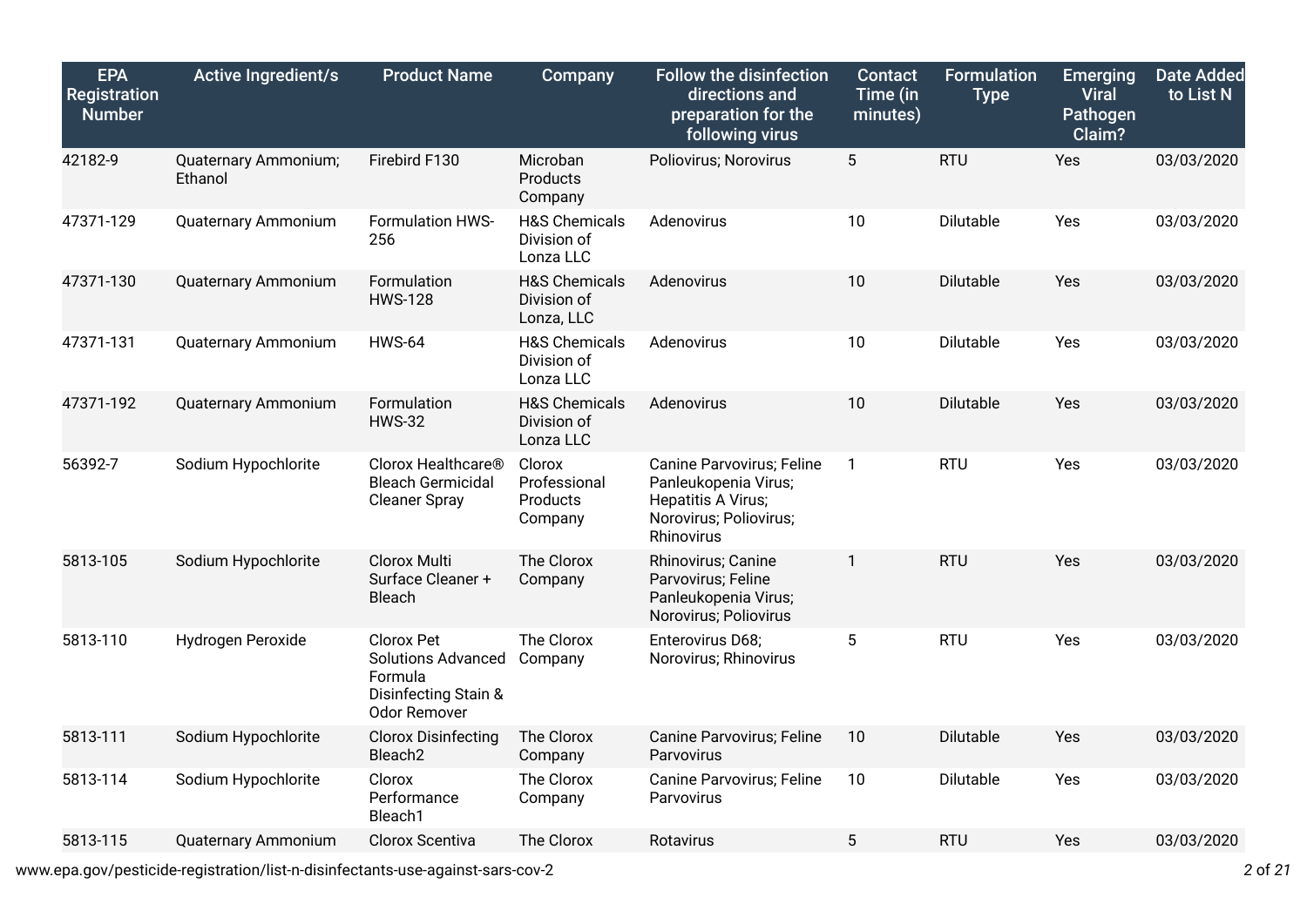| <b>EPA</b><br><b>Registration</b><br>Number | <b>Active Ingredient/s</b>                               | <b>Product Name</b>                                                                                   | Company                                       | <b>Follow the disinfection</b><br>directions and<br>preparation for the<br>following virus | <b>Contact</b><br>Time (in<br>minutes) | <b>Formulation</b><br><b>Type</b> | <b>Emerging</b><br><b>Viral</b><br>Pathogen<br>Claim? | <b>Date Added</b><br>to List N |
|---------------------------------------------|----------------------------------------------------------|-------------------------------------------------------------------------------------------------------|-----------------------------------------------|--------------------------------------------------------------------------------------------|----------------------------------------|-----------------------------------|-------------------------------------------------------|--------------------------------|
|                                             |                                                          | Bathroom<br>Disinfecting Foam<br>Cleaner                                                              | Company                                       |                                                                                            |                                        |                                   |                                                       |                                |
| 5813-21                                     | Sodium Hypochlorite                                      | Clorox Clean Up<br>Cleaner + Bleach                                                                   | The Clorox<br>Company                         | Norovirus; Poliovirus                                                                      | 5                                      | <b>RTU</b>                        | Yes                                                   | 03/03/2020                     |
| 5813-40                                     | Quaternary Ammonium                                      | <b>Clorox Disinfecting</b><br><b>Bathroom Cleaner</b>                                                 | The Clorox<br>Company                         | Rhinovirus                                                                                 | 10                                     | <b>RTU</b>                        | Yes                                                   | 03/03/2020                     |
| 5813-79                                     | Quaternary Ammonium                                      | <b>Clorox Disinfecting</b><br>Wipes                                                                   | The Clorox<br>Company                         | Rotavirus                                                                                  | 4                                      | Wipe                              | Yes                                                   | 03/03/2020                     |
| 5813-89                                     | Sodium Hypochlorite                                      | <b>Clorox Toilet Bowl</b><br><b>Cleaner with Bleach</b>                                               | The Clorox<br>Company                         | Rhinovirus; Rotavirus                                                                      | 10                                     | <b>RTU</b>                        | Yes                                                   | 03/03/2020                     |
| 63761-10                                    | Quaternary Ammonium;<br>Sodium Carbonate<br>Peroxyhdrate | <b>Sterilex Ultra Step</b>                                                                            | <b>Sterilex</b>                               | Feline Calicivirus;<br>Rotavirus                                                           | 10                                     | Dilutable                         | Yes                                                   | 03/03/2020                     |
| 63761-8                                     | Quaternary Ammonium;<br>Hydrogen Peroxide                | <b>Sterlex Ultra</b><br>Disinfectant<br><b>Cleaner Solution 1</b>                                     | <b>Sterilex</b>                               | <b>Feline Calicivirus</b>                                                                  | 10                                     | Dilutable                         | Yes                                                   | 03/03/2020                     |
| 675-54                                      | Quaternary Ammonium                                      | Lysol Brand Heavy<br><b>Duty Cleaner</b><br>Disinfectant<br>Concentrate                               | Reckitt<br><b>Benckiser LLC</b>               | Rotavirus                                                                                  | 5                                      | Dilutable                         | Yes                                                   | 03/03/2020                     |
| 67619-12                                    | Sodium Hypochlorite                                      | Clorox Healthcare®<br><b>Bleach Germicidal</b><br>Wipes                                               | Clorox<br>Professional<br>Products<br>Company | Canine Parvovirus; Feline<br>Parvovirus                                                    | 3                                      | Wipe                              | Yes                                                   | 03/03/2020                     |
| 67619-16                                    | Sodium Hypochlorite                                      | <b>Clorox Commercial</b><br>Solutions <sup>®</sup> Toilet<br><b>Bowl Cleaner with</b><br>Bleach1      | Clorox<br>Professional<br>Products<br>Company | Rotavirus; Rhinovirus 39                                                                   | 10                                     | <b>RTU</b>                        | Yes                                                   | 03/03/2020                     |
| 67619-17                                    | Sodium Hypochlorite                                      | <b>Clorox Commercial</b><br>Solutions® Clorox®<br>Clean-Up<br>Disinfectant<br>Cleaner with<br>Bleach1 | Clorox<br>Professional<br>Products<br>Company | Norovirus                                                                                  | 5                                      | <b>RTU</b>                        | Yes                                                   | 03/03/2020                     |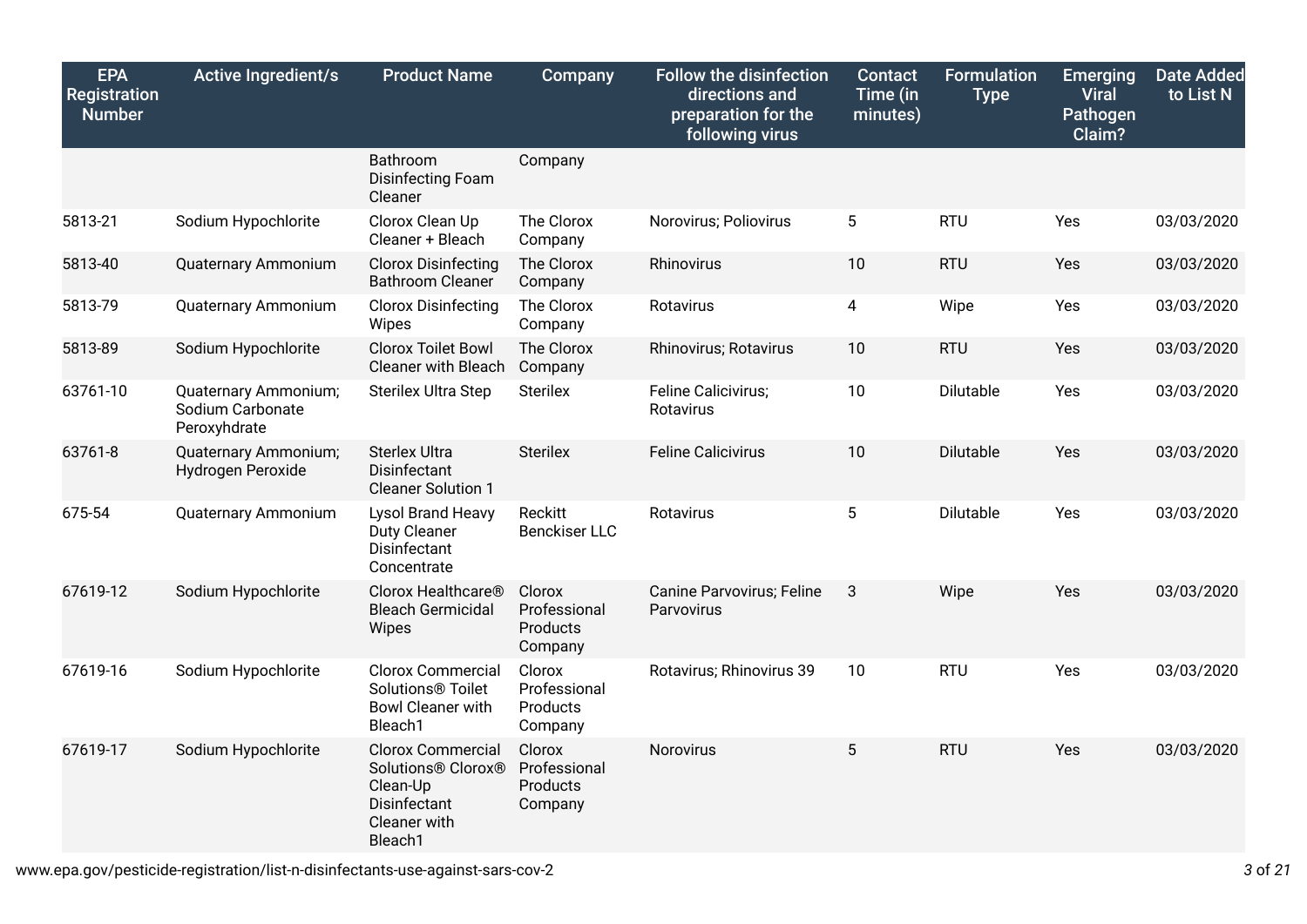| <b>EPA</b><br><b>Registration</b><br><b>Number</b> | <b>Active Ingredient/s</b>      | <b>Product Name</b>                                                                                 | Company                                              | <b>Follow the disinfection</b><br>directions and<br>preparation for the<br>following virus                                                                               | <b>Contact</b><br>Time (in<br>minutes) | <b>Formulation</b><br><b>Type</b> | <b>Emerging</b><br><b>Viral</b><br><b>Pathogen</b><br>Claim? | <b>Date Added</b><br>to List N |
|----------------------------------------------------|---------------------------------|-----------------------------------------------------------------------------------------------------|------------------------------------------------------|--------------------------------------------------------------------------------------------------------------------------------------------------------------------------|----------------------------------------|-----------------------------------|--------------------------------------------------------------|--------------------------------|
| 67619-21                                           | Quaternary Ammonium;<br>Ethanol | <b>Clorox Commercial</b><br>Solutions® Clorox®<br><b>Disinfecting Spray</b>                         | Clorox<br>Professional<br>Products<br>Company        | Coxsackie Virus;<br>Echovirus; Feline<br>Calicivirus; Hepatitis A<br>Virus; Poliovirus                                                                                   | 10                                     | <b>RTU</b>                        | Yes                                                          | 03/03/2020                     |
| 67619-24                                           | Hydrogen Peroxide               | <b>Clorox Commercial</b><br><b>Solutions®</b><br>Hydrogen Peroxide<br>Cleaner<br>Disinfectant       | Clorox<br>Professional<br>Products<br>Company        | Norovirus; Rhinovirus;<br>Rotavirus                                                                                                                                      | $\mathbf{1}$                           | <b>RTU</b>                        | <b>Yes</b>                                                   | 03/03/2020                     |
| 67619-25                                           | Hydrogen Peroxide               | Clorox Commercial<br><b>Solutions®</b><br>Hydrogen Peroxide<br>Cleaner<br><b>Disinfectant Wipes</b> | Clorox<br>Professional<br><b>Products</b><br>Company | Norovirus                                                                                                                                                                | $\overline{2}$                         | Wipe                              | Yes                                                          | 03/03/2020                     |
| 67619-29                                           | Ethanol                         | Saginaw                                                                                             | Clorox<br>Professional<br>Products<br>Company        | Coxsackievirus; Hepatitis<br>A Virus; Rhinovirus;<br>Rotavirus                                                                                                           | 5                                      | <b>RTU</b>                        | Yes                                                          | 03/03/2020                     |
| 67619-30                                           | Sodium Hypochlorite             | GNR                                                                                                 | Clorox<br>Professional<br><b>Products</b><br>Company | Coxsackievirus; Feline<br>Calicivirus; Feline<br>Panleukopenia Virus;<br>Minute virus of mice;<br>Poliovirus; Rhinovirus Type<br>37                                      | $\mathbf{1}$                           | <b>RTU</b>                        | Yes                                                          | 03/03/2020                     |
| 67619-31                                           | Quaternary Ammonium             | <b>Clorox Commercial</b><br>Solutions® Clorox®<br><b>Disinfecting Wipes</b>                         | Clorox<br>Professional<br>Products<br>Company        | Rotavirus                                                                                                                                                                | 4                                      | Wipe                              | <b>Yes</b>                                                   | 03/03/2020                     |
| 67619-32                                           | Sodium Hypochlorite             | CloroxPro™<br>Clorox® Germicidal<br>Bleach                                                          | Clorox<br>Professional<br>Products<br>Company        | Canine Parvovirus;<br>Coxsackievirus B3 Virus;<br>Enterovirus D68;<br>Norovirus; Feline<br>Parvovirus; Hepatitis A<br>Virus; Murine Norovirus;<br>Poliovirus; Rhinovirus | 5                                      | Dilutable                         | Yes                                                          | 03/03/2020                     |
| 67619-33                                           | Hydrogen Peroxide               | <b>Clorox Commercial</b>                                                                            | Clorox                                               | Enterovirus, Norovirus;                                                                                                                                                  | 5                                      | <b>RTU</b>                        | <b>Yes</b>                                                   | 03/03/2020                     |

www.epa.gov/pesticide-registration/list-n-disinfectants-use-against-sars-cov-2 *4* of *21*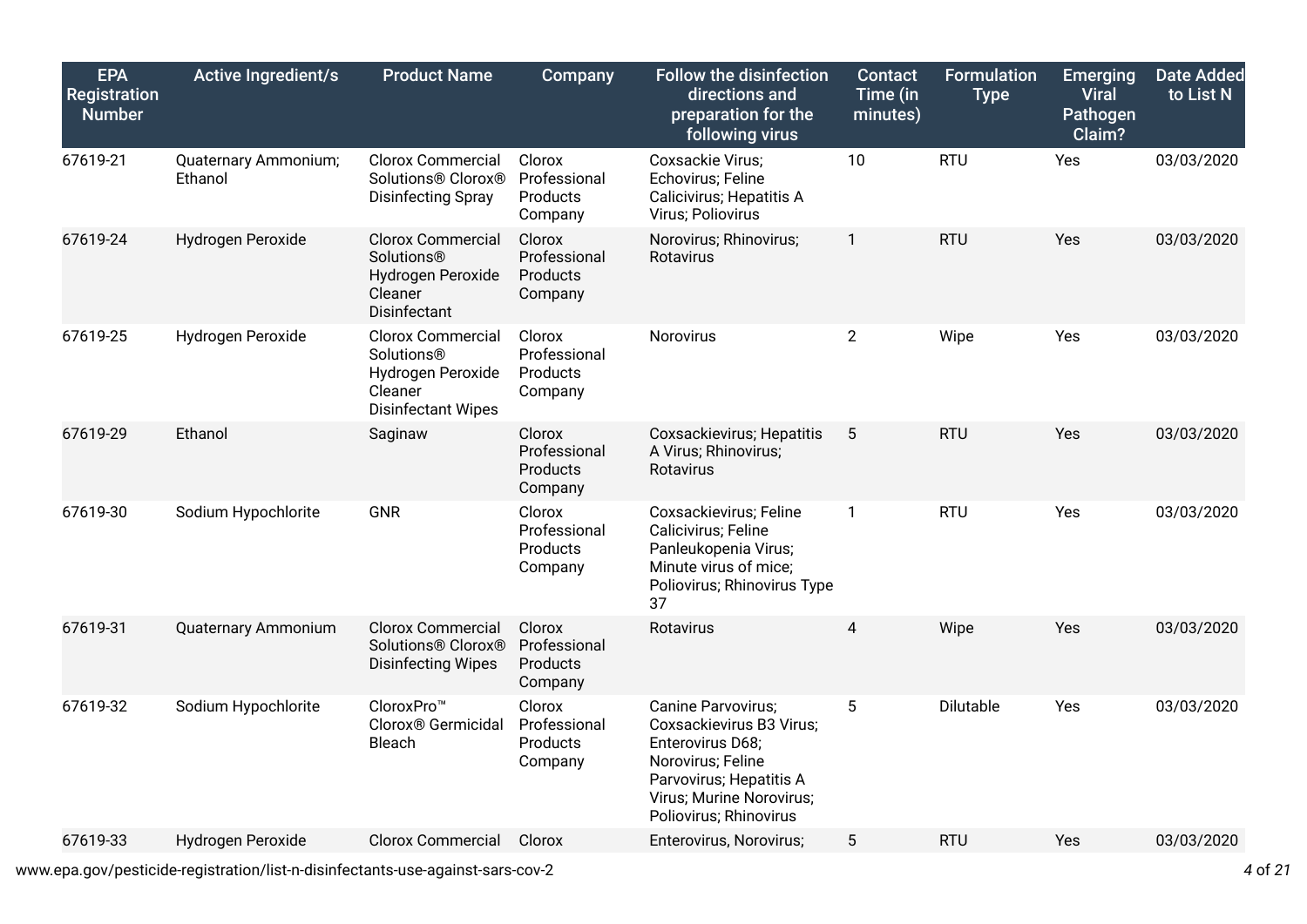| <b>EPA</b><br><b>Registration</b><br><b>Number</b> | <b>Active Ingredient/s</b> | <b>Product Name</b>                                                                 | <b>Company</b>                                | <b>Follow the disinfection</b><br>directions and<br>preparation for the<br>following virus | <b>Contact</b><br>Time (in<br>minutes) | <b>Formulation</b><br><b>Type</b> | <b>Emerging</b><br><b>Viral</b><br>Pathogen<br>Claim? | <b>Date Added</b><br>to List N |
|----------------------------------------------------|----------------------------|-------------------------------------------------------------------------------------|-----------------------------------------------|--------------------------------------------------------------------------------------------|----------------------------------------|-----------------------------------|-------------------------------------------------------|--------------------------------|
|                                                    |                            | Solutions® Clorox®<br>Disinfecting<br>Biostain & Odor<br>Remover                    | Professional<br>Products<br>Company           | Rhinovirus Type 37                                                                         |                                        |                                   |                                                       |                                |
| 67619-37                                           | Quaternary Ammonium        | Clorox Healthcare <sup>®</sup><br>VersaSure <sup>®</sup> Wipes                      | Clorox<br>Professional<br>Products<br>Company | Norovirus                                                                                  | 5                                      | Wipe                              | Yes                                                   | 03/03/2020                     |
| 67619-38                                           | <b>Quaternary Ammonium</b> | CloroxPro <sup>™</sup> Clorox<br>Total 360 <sup>®</sup><br>Disinfecting<br>Cleaner1 | Clorox<br>Professional<br>Products<br>Company | Coxsackievirus Type B3                                                                     | 5                                      | <b>RTU</b>                        | Yes                                                   | 03/03/2020                     |
| 6836-140                                           | Quaternary Ammonium        | Lonza Formulation<br>S-21F                                                          | Lonza LLC                                     | Norovirus                                                                                  | 10                                     | Dilutable                         | Yes                                                   | 03/03/2020                     |
| 6836-152                                           | Quaternary Ammonium        | Lonza Formulation<br>DC-103                                                         | Lonza LLC                                     | Norovirus                                                                                  | 10                                     | <b>RTU</b>                        | Yes                                                   | 03/03/2020                     |
| 6836-266                                           | Quaternary Ammonium        | <b>BARDAC 205M-10</b>                                                               | Lonza LLC                                     | Norovirus                                                                                  | 10                                     | Dilutable                         | Yes                                                   | 03/03/2020                     |
| 6836-278                                           | <b>Quaternary Ammonium</b> | BARDAC 205M-<br>14.08                                                               | Lonza LLC                                     | Norovirus                                                                                  | 10                                     | Dilutable                         | Yes                                                   | 03/03/2020                     |
| 6836-289                                           | Quaternary Ammonium        | <b>BARDAC 205M RTU</b>                                                              | Lonza LLC                                     | Norovirus                                                                                  | 10                                     | <b>RTU</b>                        | Yes                                                   | 03/03/2020                     |
| 6836-302                                           | <b>Quaternary Ammonium</b> | BARDAC 205M-2.6                                                                     | Lonza LLC                                     | Norovirus                                                                                  | 10                                     | Dilutable                         | Yes                                                   | 03/03/2020                     |
| 6836-305                                           | Quaternary Ammonium        | <b>BARDAC 205M-23</b>                                                               | Lonza LLC                                     | Norovirus                                                                                  | 10                                     | Dilutable                         | Yes                                                   | 03/03/2020                     |
| 6836-313                                           | <b>Quaternary Ammonium</b> | Lonza Disinfectant<br>Wipes                                                         | Lonza LLC                                     | Rotavirus                                                                                  | 10                                     | Wipe                              | Yes                                                   | 03/03/2020                     |
| 6836-340                                           | Quaternary Ammonium        | Lonza Disinfectant<br>Wipes Plus 2                                                  | Lonza LLC                                     | Norovirus                                                                                  | 10                                     | Wipe                              | Yes                                                   | 03/03/2020                     |
| 6836-349                                           | Quaternary Ammonium        | Lonzagard RCS-<br>256 Plus                                                          | Lonza LLC                                     | Enterovirus D68; Norovirus 5                                                               |                                        | Dilutable                         | Yes                                                   | 03/03/2020                     |
| 6836-361                                           | <b>Quaternary Ammonium</b> | Nugen MB5A-256                                                                      | Lonza LLC                                     | Norovirus                                                                                  | 5                                      | Dilutable                         | Yes                                                   | 03/03/2020                     |
| 6836-364                                           | Quaternary Ammonium        | Nugen MB5N-256                                                                      | Lonza LLC                                     | Norovirus                                                                                  | $5\phantom{.0}$                        | Dilutable                         | Yes                                                   | 03/03/2020                     |
| 6836-365                                           | Quaternary Ammonium        | Nugen MB5N-128                                                                      | Lonza LLC                                     | Norovirus                                                                                  | 5                                      | Dilutable                         | Yes                                                   | 03/03/2020                     |
| 6836-70                                            | Quaternary Ammonium        | BARDAC 205M-7.5                                                                     | Lonza LLC                                     | Norovirus                                                                                  | 10                                     | Dilutable                         | Yes                                                   | 03/03/2020                     |
| 6836-75                                            | <b>Quaternary Ammonium</b> | Lonza Formulation                                                                   | Lonza LLC                                     | Norovirus                                                                                  | 10                                     | Dilutable                         | Yes                                                   | 03/03/2020                     |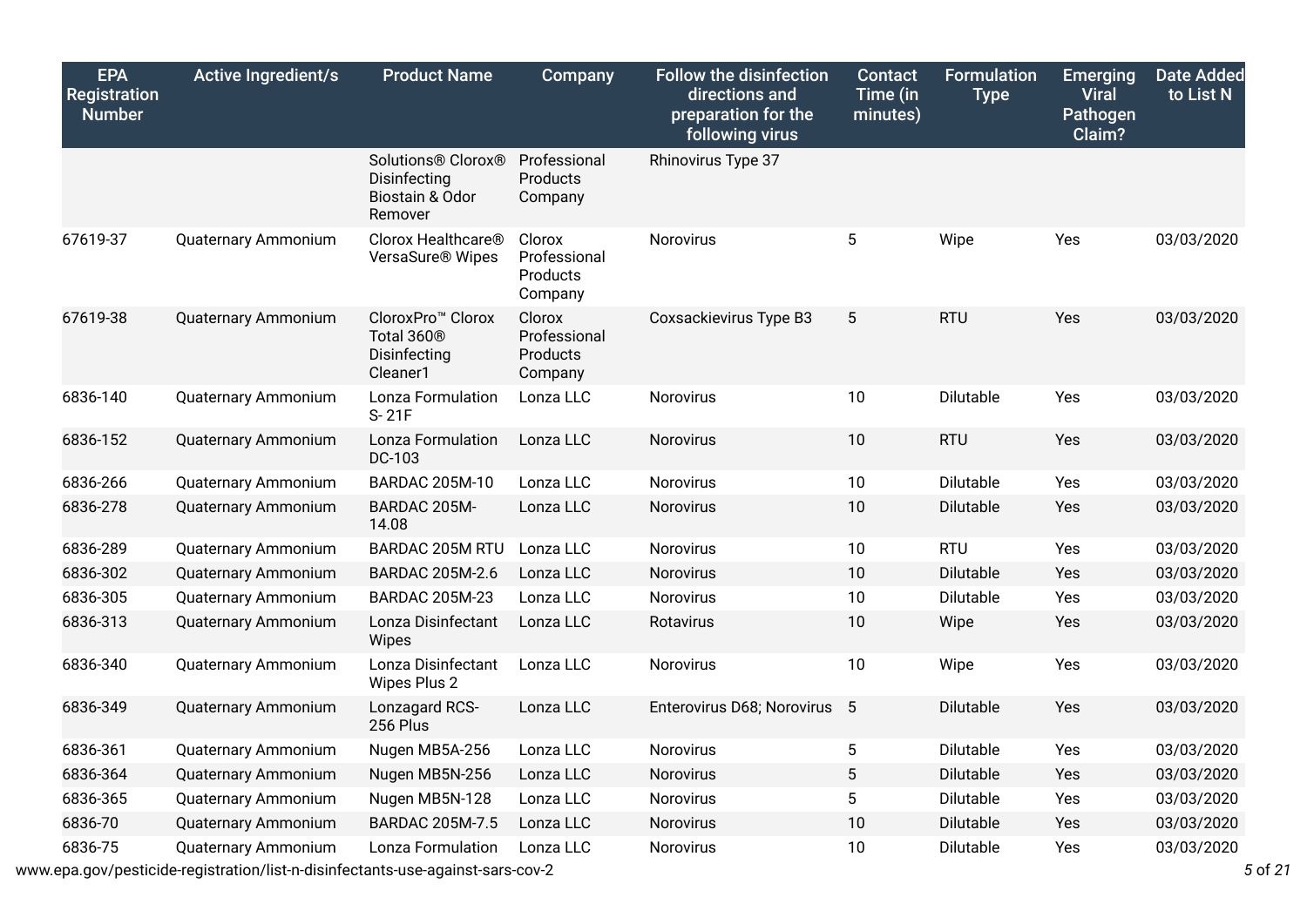| <b>EPA</b><br>Registration<br><b>Number</b> | <b>Active Ingredient/s</b>           | <b>Product Name</b>                                     | Company                         | <b>Follow the disinfection</b><br>directions and<br>preparation for the<br>following virus | <b>Contact</b><br>Time (in<br>minutes) | <b>Formulation</b><br><b>Type</b> | <b>Emerging</b><br><b>Viral</b><br>Pathogen<br>Claim? | <b>Date Added</b><br>to List N |
|---------------------------------------------|--------------------------------------|---------------------------------------------------------|---------------------------------|--------------------------------------------------------------------------------------------|----------------------------------------|-----------------------------------|-------------------------------------------------------|--------------------------------|
|                                             |                                      | $S-21$                                                  |                                 |                                                                                            |                                        |                                   |                                                       |                                |
| 6836-77                                     | Quaternary Ammonium                  | Lonza Formulation<br>S-18                               | Lonza LLC                       | Norovirus                                                                                  | 10                                     | Dilutable                         | Yes                                                   | 03/03/2020                     |
| 6836-78                                     | <b>Quaternary Ammonium</b>           | Lonza Formulation<br>R-82                               | Lonza LLC                       | Norovirus                                                                                  | 10                                     | Dilutable                         | Yes                                                   | 03/03/2020                     |
| 70627-24                                    | Quaternary Ammonium                  | Virex <sup>™</sup> II / 256                             | Diversey Inc                    | Adenovirus Type 2                                                                          | 10                                     | Dilutable                         | Yes                                                   | 03/03/2020                     |
| 70627-56                                    | Hydrogen Peroxide                    | Oxivir Tb                                               | Diversey Inc                    | Norovirus; Rhinovirus;<br>Poliovirus Type 1                                                | $\mathbf{1}$                           | <b>RTU</b>                        | Yes                                                   | 03/03/2020                     |
| 70627-58                                    | Hydrogen Peroxide                    | Oxy-Team <sup>™</sup><br>Disinfectant<br>Cleaner        | Diversey Inc                    | Canine Parvovirus; Feline<br>Picornavirus                                                  | 5                                      | Dilutable                         | Yes                                                   | 03/03/2020                     |
| 70627-60                                    | Hydrogen Peroxide                    | Oxivir <sup>™</sup> Wipes                               | Diversey Inc                    | Norovirus; Poliovirus Type<br>1; Rhinovirus Type 14                                        | $\mathbf{1}$                           | Wipe                              | Yes                                                   | 03/03/2020                     |
| 70627-72                                    | Sodium Hypochlorite                  | <b>Avert Sporicidal</b><br>Disinfectant<br>Cleaner      | Diversey Inc                    | Canine Parvovirus;<br>Norovirus; Hepatitis A;<br>Poliovirus Type 1                         | 1                                      | Dilutable                         | Yes                                                   | 03/03/2020                     |
| 70627-74                                    | Hydrogen Peroxide                    | Oxivir 1                                                | Diversey Inc                    | <b>Canine Parvovirus:</b><br>Enterovirus Type D68                                          | $\mathbf{1}$                           | <b>RTU</b>                        | Yes                                                   | 03/03/2020                     |
| 70627-77                                    | Hydrogen Peroxide                    | Oxivir 1 Wipes                                          | Diversey Inc                    | <b>Enterovirus Type D68</b>                                                                | $\mathbf{1}$                           | Wipe                              | Yes                                                   | 03/03/2020                     |
| 71847-6                                     | Sodium Dichloro-S-<br>Triazinetrione | Klorsept                                                | Medentech LTD                   | Hepatitis A virus;<br>Coxsackievirus B3                                                    | 1                                      | Dilutable                         | Yes                                                   | 03/03/2020                     |
| 71847-7                                     | Sodium Dichloro-S-<br>Triazinetrione | Klorkleen                                               | Medentech LTD                   | Hepatitis A virus;<br>Coxsackievirus B3                                                    | $\mathbf{1}$                           | Dilutable                         | Yes                                                   | 03/03/2020                     |
| 777-127                                     | Quaternary Ammonium;<br>Ethanol      | Lysol <sup>®</sup> Disinefctant<br>Max Cover Mist       | Reckitt<br><b>Benckiser LLC</b> | Norovirus                                                                                  | 10                                     | <b>RTU</b>                        | Yes                                                   | 03/03/2020                     |
| 777-132                                     | Hydrochloric Acid                    | <b>Lysol Brand Power</b><br>Plus Toilet Bowl<br>Cleaner | Reckitt<br><b>Benckiser LLC</b> | Poliovirus Type 1                                                                          | 10                                     | <b>RTU</b>                        | Yes                                                   | 03/03/2020                     |
| 777-70                                      | Quaternary Ammonium                  | Lysol Brand Cling &<br>Fresh Toilet Bowl<br>Cleaner     | Reckitt<br><b>Benckiser LLC</b> | Rotavirus                                                                                  | 0.5                                    | <b>RTU</b>                        | Yes                                                   | 03/03/2020                     |
| 777-81                                      | Hydrochloric Acid                    | Lysol Brand Lime &<br><b>Rust Toilet Bowl</b>           | Reckitt<br><b>Benckiser LLC</b> | Poliovirus Type 1;<br>Hepatitis A virus                                                    | 10                                     | <b>RTU</b>                        | Yes                                                   | 03/03/2020                     |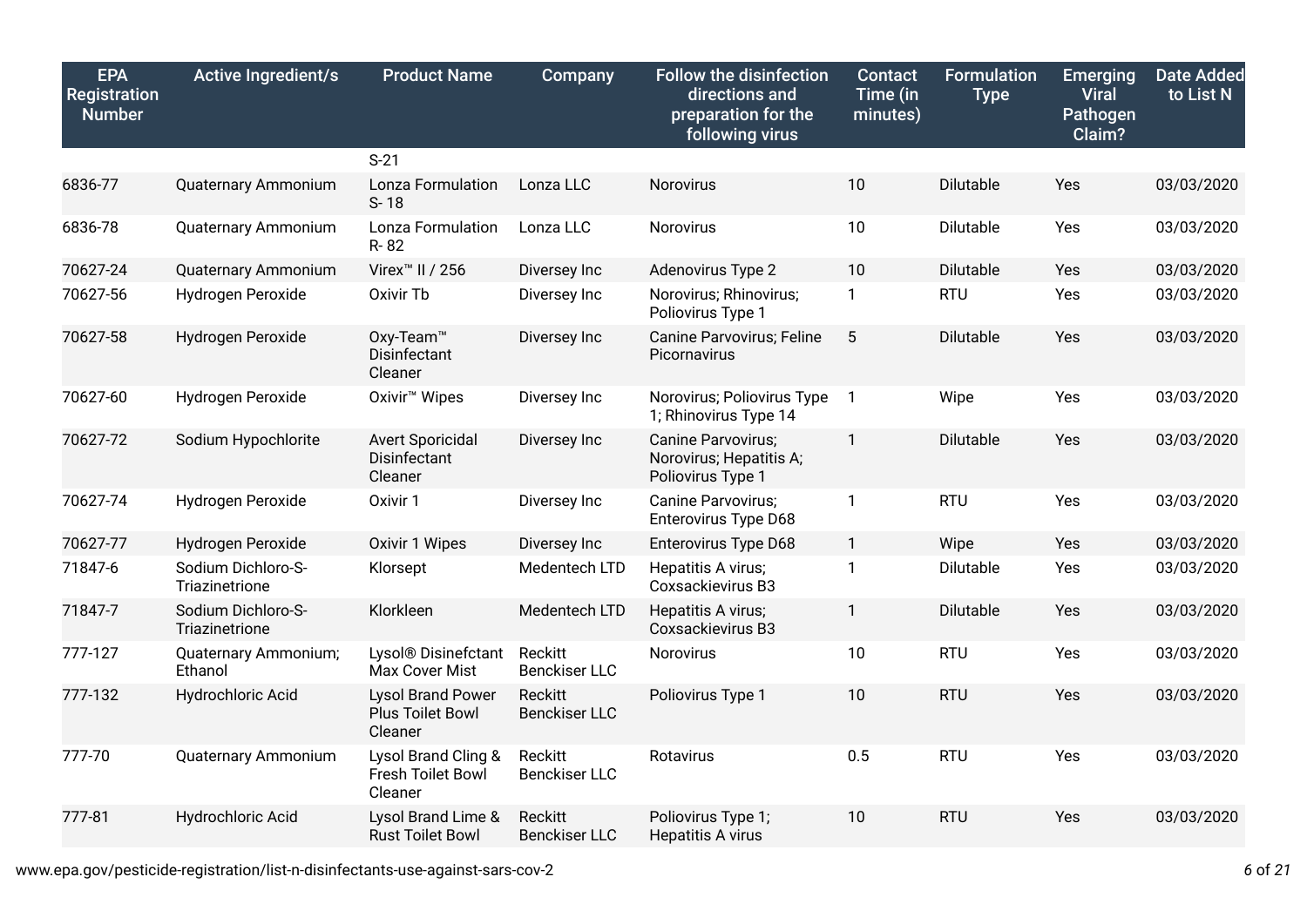| <b>EPA</b><br><b>Registration</b><br><b>Number</b> | <b>Active Ingredient/s</b>                   | <b>Product Name</b>                                                   | Company                                               | <b>Follow the disinfection</b><br>directions and<br>preparation for the<br>following virus | <b>Contact</b><br>Time (in<br>minutes) | <b>Formulation</b><br><b>Type</b> | <b>Emerging</b><br><b>Viral</b><br>Pathogen<br>Claim? | <b>Date Added</b><br>to List N |
|----------------------------------------------------|----------------------------------------------|-----------------------------------------------------------------------|-------------------------------------------------------|--------------------------------------------------------------------------------------------|----------------------------------------|-----------------------------------|-------------------------------------------------------|--------------------------------|
|                                                    |                                              | Cleaner                                                               |                                                       |                                                                                            |                                        |                                   |                                                       |                                |
| 777-83                                             | Sodium Hypochlorite                          | Lysol Brand Bleach<br>Mold And Mildew<br>Remover                      | Reckitt<br><b>Benckiser LLC</b>                       | Rhinovirus; Norovirus                                                                      | 0.5                                    | <b>RTU</b>                        | Yes                                                   | 03/03/2020                     |
| 777-89                                             | Quaternary Ammonium                          | Lysol Brand Clean &<br>Fresh Multi-surface<br>Cleaner                 | Reckitt<br><b>Benckiser LLC</b>                       | <b>Rotavirus WA</b>                                                                        | 3                                      | Dilutable                         | Yes                                                   | 03/03/2020                     |
| 777-99                                             | Quaternary Ammonium;<br>Ethanol              | Lysol <sup>®</sup> Disinfectant<br>Spray                              | Reckitt<br><b>Benckiser LLC</b>                       | Norovirus                                                                                  | 10                                     | <b>RTU</b>                        | Yes                                                   | 03/03/2020                     |
| 84368-1                                            | Ethanol                                      | Urthpro                                                               | Urthtech LLC                                          | Hepatitis A virus                                                                          | $\mathbf{1}$                           | <b>RTU</b>                        | Yes                                                   | 03/03/2020                     |
| 84150-1                                            | Ethanol                                      | <b>PURELL</b><br>Professional<br>Surface<br><b>Disinfectant Wipes</b> | <b>GOJO</b> Industries<br>Inc                         | Norovirus                                                                                  | 5                                      | Wipe                              | Yes                                                   | 03/03/2020                     |
| 88494-3                                            | Quaternary Ammonium;<br>Ethanol              | <b>Peak Disinfectant</b>                                              | North American<br><b>Infection Control</b><br>Ltd     | Poliovirus Type 1;<br>Rhinovirus                                                           | 1                                      | <b>RTU</b>                        | Yes                                                   | 03/03/2020                     |
| 88494-4                                            | Quaternary Ammonium;<br>Ethanol              | <b>Peak Disinfectant</b><br>Wipes                                     | North American<br><b>Infection Control</b><br>Ltd     | Poliovirus Type 1;<br>Rhinovirus                                                           | $\mathbf{1}$                           | Wipe                              | Yes                                                   | 03/03/2020                     |
| 9480-10                                            | Quaternary Ammonium;<br>Ethanol; Isopropanol | Sani-Prime<br>Germicidal Spray                                        | Professional<br>Disposables<br>International,<br>Inc. | <b>Feline Calicivirus</b>                                                                  | 3                                      | <b>RTU</b>                        | Yes                                                   | 03/03/2020                     |
| 9480-12                                            | Quaternary Ammonium;<br>Ethanol; Isopropanol | Sani-Cloth Prime<br>Germicidal<br>Disposable Wipe                     | Professional<br>Disposables<br>International Inc      | <b>Feline Calicivirus</b>                                                                  | 3                                      | Wipe                              | Yes                                                   | 03/03/2020                     |
| 9480-14                                            | Hydrogen Peroxide                            | Sani-HyPerCide<br>Germicidal Spray                                    | Professional<br>Disposables<br>International,<br>Inc. | Norovirus                                                                                  | $\mathbf{1}$                           | <b>RTU</b>                        | Yes                                                   | 03/03/2020                     |
| 37549-1                                            | Sodium Hypochlorite                          | Micro-kill Bleach<br>Germicidal Bleach<br>Wipes                       | Medline<br>Industries Inc                             | Norovirus                                                                                  | 0.5                                    | Wipe                              | Yes                                                   | 03/13/2020                     |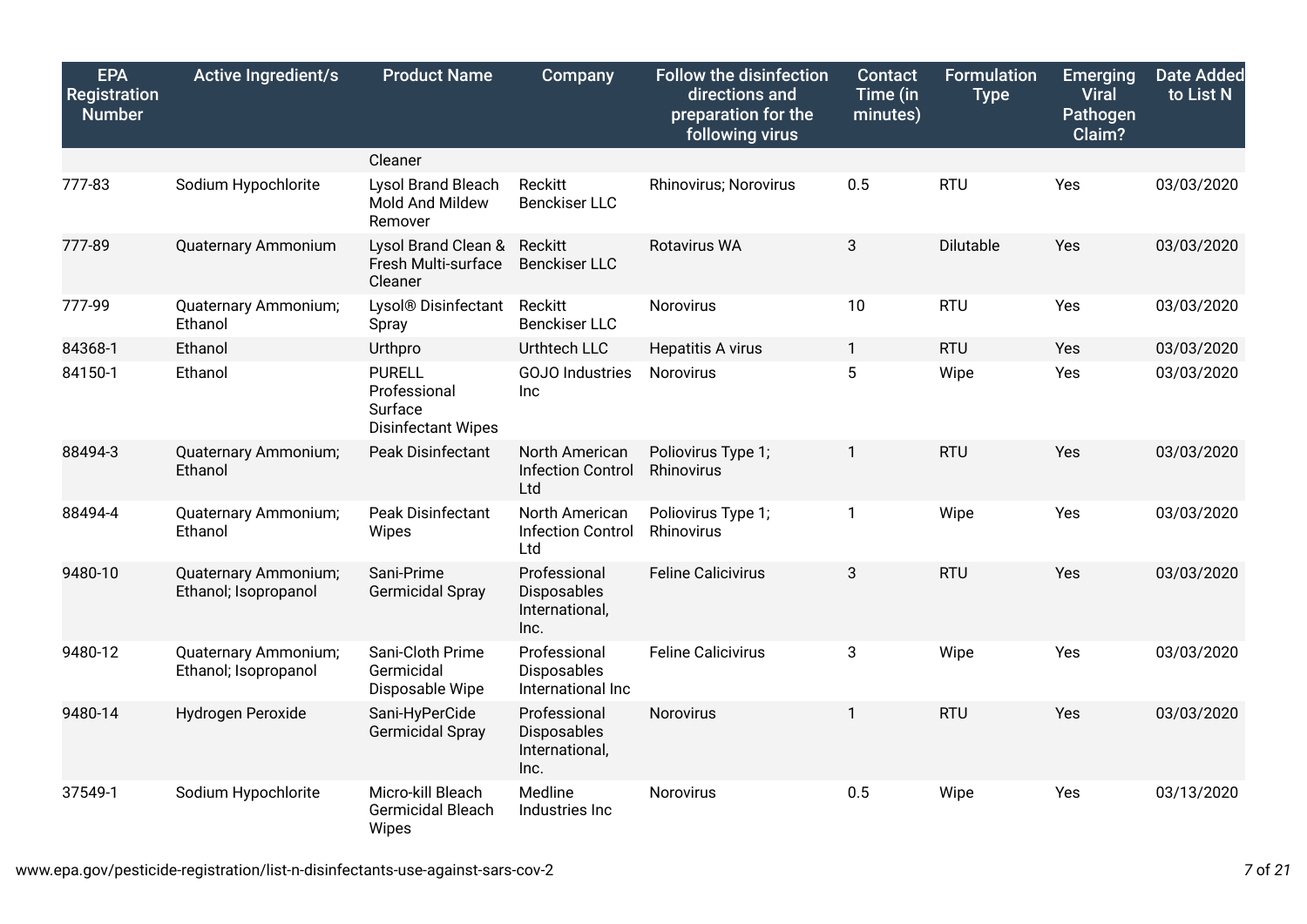| <b>EPA</b><br><b>Registration</b><br><b>Number</b> | <b>Active Ingredient/s</b>                   | <b>Product Name</b>                            | Company                                       | <b>Follow the disinfection</b><br>directions and<br>preparation for the<br>following virus | <b>Contact</b><br>Time (in<br>minutes) | <b>Formulation</b><br><b>Type</b> | <b>Emerging</b><br><b>Viral</b><br>Pathogen<br>Claim? | <b>Date Added</b><br>to List N |
|----------------------------------------------------|----------------------------------------------|------------------------------------------------|-----------------------------------------------|--------------------------------------------------------------------------------------------|----------------------------------------|-----------------------------------|-------------------------------------------------------|--------------------------------|
| 37549-2                                            | Sodium Hypochlorite                          | Micro-kill Bleach<br>Solution                  | Medline<br>Industries Inc                     | Norovirus                                                                                  | 0.5                                    | <b>RTU</b>                        | Yes                                                   | 03/13/2020                     |
| 46781-12                                           | Quaternary Ammonium;<br>Ethanol; Isopropanol | Cavicide 1                                     | Metrex Research                               | Adenovirus; Rotavirus;<br><b>Feline Calicivirus</b>                                        | 3                                      | <b>RTU</b>                        | Yes                                                   | 03/13/2020                     |
| 46781-13                                           | Quaternary Ammonium;<br>Ethanol; Isopropanol | Caviwipes 1                                    | Metrex Research Adenovirus                    |                                                                                            | 3                                      | Wipe                              | Yes                                                   | 03/13/2020                     |
| 46781-14                                           | Sodium Hypochlorite                          | Caviwipes Bleach                               | Metrex Research Feline calicivirus            |                                                                                            | 3                                      | Wipe                              | Yes                                                   | 03/13/2020                     |
| 46781-15                                           | Sodium Hypochlorite                          | Cavicide Bleach                                | Metrex Research                               | Poliovirus; Rhinovirus                                                                     | 3                                      | <b>RTU</b>                        | Yes                                                   | 03/13/2020                     |
| 67619-9                                            | <b>Quaternary Ammonium</b>                   | <b>PJW-622</b>                                 | Clorox<br>Professional<br>Products<br>Company | Rotavirus                                                                                  | 3                                      | Wipe                              | Yes                                                   | 03/13/2020                     |
| 67619-20                                           | <b>Quaternary Ammonium</b>                   | Rex                                            | Clorox<br>Professional<br>Products<br>Company | Hepatitis A virus                                                                          | 10                                     | <b>RTU</b>                        | Yes                                                   | 03/13/2020                     |
| 67619-35                                           | Peracetic Acid; Hydrogen<br>Peroxide         | Blacksmith                                     | Clorox<br>Professional<br>Products<br>Company | Rhinovirus                                                                                 | $\mathbf{1}$                           | <b>RTU</b>                        | Yes                                                   | 03/13/2020                     |
| 67619-41                                           | Quaternary Ammonium                          | PPD Dash                                       | Clorox<br>Professional<br>Products<br>Company | Rotavirus                                                                                  | 10                                     | <b>Dilutable</b>                  | Yes                                                   | 03/13/2020                     |
| 74559-1                                            | Hydrogen Peroxide                            | Accel TB                                       | Virox<br>Technologies Inc                     | Poliovirus; Feline<br>Calicivirus                                                          | $\mathbf{1}$                           | <b>RTU</b>                        | Yes                                                   | 03/13/2020                     |
| 74559-3                                            | Hydrogen Peroxide                            | <b>Accel TB Wipes</b>                          | Virox<br>Technologies Inc                     | Poliovirus                                                                                 | $\mathbf{1}$                           | Wipe                              | Yes                                                   | 03/13/2020                     |
| 74559-4                                            | Hydrogen Peroxide                            | Accel (Concentrate)<br>Disinfectant<br>Cleaner | Virox<br>Technologies Inc                     | Poliovirus                                                                                 | 5                                      | Dilutable                         | Yes                                                   | 03/13/2020                     |
| 74559-9                                            | Hydrogen Peroxide                            | Oxy-1 RTU                                      | Virox<br>Technologies Inc                     | Poliovirus                                                                                 | 0.5                                    | <b>RTU</b>                        | Yes                                                   | 03/13/2020                     |
| 74559-10                                           | Hydrogen Peroxide                            | Oxy-1 Wipes                                    | Virox                                         | Poliovirus                                                                                 | 0.5                                    | Wipe                              | <b>Yes</b>                                            | 03/13/2020                     |

www.epa.gov/pesticide-registration/list-n-disinfectants-use-against-sars-cov-2 *8* of *21*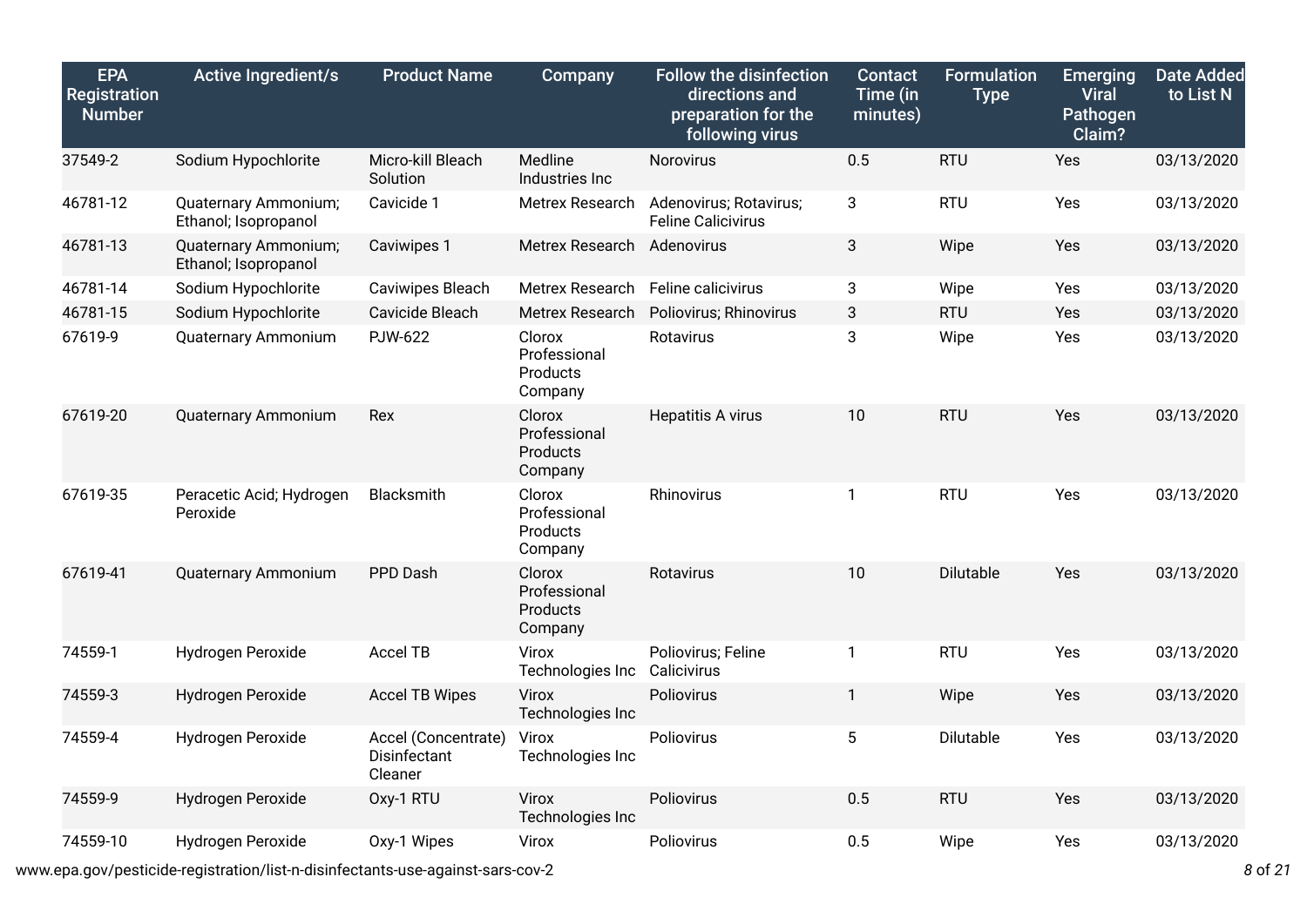| <b>EPA</b><br>Registration<br><b>Number</b> | <b>Active Ingredient/s</b> | <b>Product Name</b>               | Company                              | <b>Follow the disinfection</b><br>directions and<br>preparation for the<br>following virus | <b>Contact</b><br>Time (in<br>minutes) | <b>Formulation</b><br><b>Type</b> | <b>Emerging</b><br><b>Viral</b><br>Pathogen<br>Claim? | <b>Date Added</b><br>to List N |
|---------------------------------------------|----------------------------|-----------------------------------|--------------------------------------|--------------------------------------------------------------------------------------------|----------------------------------------|-----------------------------------|-------------------------------------------------------|--------------------------------|
|                                             |                            |                                   | Technologies Inc                     |                                                                                            |                                        |                                   |                                                       |                                |
| 83614-1                                     | Quaternary Ammonium        | DETSAN24                          | <b>Byotrol Inc</b>                   | Feline calivirus                                                                           | 5                                      | <b>RTU</b>                        | Yes                                                   | 03/13/2020                     |
| 84150-2                                     | Ethanol                    | Mitersaw                          | <b>GOJO</b> Industries<br><b>Inc</b> | Feline calivirus                                                                           | 5                                      | Wipe                              | Yes                                                   | 03/13/2020                     |
| 87742-1                                     | Thymol                     | Thymox<br>Disinfectant Spray      | Laboratorie M2                       | Norovirus                                                                                  | 4                                      | <b>RTU</b>                        | Yes                                                   | 03/13/2020                     |
| 5813-58                                     | Quaternary Ammonium        | Spruce-ups                        | The Clorox<br>Company                | Rotavirus                                                                                  | 0.25                                   | Wipe                              | Yes                                                   | 03/13/2020                     |
| 5813-100                                    | Sodium Hypochlorite        | Puma                              | The Clorox<br>Company                | Canine parvovirus                                                                          | 10                                     | Dilutable                         | Yes                                                   | 03/13/2020                     |
| 5813-102                                    | Sodium Hypochlorite        | CGB1                              | The Clorox<br>Company                | Canine parvovirus                                                                          | 10                                     | Dilutable                         | Yes                                                   | 03/13/2020                     |
| 5813-109                                    | <b>Quaternary Ammonium</b> | Say Q                             | The Clorox<br>Company                | Rotavirus                                                                                  | 10                                     | <b>RTU</b>                        | Yes                                                   | 03/13/2020                     |
| 5813-113                                    | Quaternary Ammonium        | <b>CDW</b>                        | The Clorox<br>Company                | Rotavirus                                                                                  | 4                                      | Wipe                              | Yes                                                   | 03/13/2020                     |
| 5813-118                                    | Quaternary Ammonium        | Dash                              | The Clorox<br>Company                | Rotavirus                                                                                  | 10                                     | <b>RTU</b>                        | Yes                                                   | 03/13/2020                     |
| 6836-136                                    | <b>Quaternary Ammonium</b> | Lonza Formulation<br>S-18F        | Lonza LLC                            | Feline calicivirus                                                                         | 10                                     | Dilutable                         | Yes                                                   | 03/13/2020                     |
| 6836-139                                    | <b>Quaternary Ammonium</b> | Lonza Formulation<br><b>R-82F</b> | Lonza LLC                            | Feline calicivirus                                                                         | 10                                     | Dilutable                         | Yes                                                   | 03/13/2020                     |
| 6836-277                                    | Quaternary Ammonium        | <b>BARDAC</b><br>205M-1.30        | Lonza LLC                            | Norovirus                                                                                  | 10                                     | Dilutable                         | Yes                                                   | 03/13/2020                     |
| 6836-303                                    | <b>Quaternary Ammonium</b> | <b>BARDAC 205M-5.2</b>            | Lonza LLC                            | Norovirus                                                                                  | 10                                     | Dilutable                         | Yes                                                   | 03/13/2020                     |
| 6836-346                                    | <b>Quaternary Ammonium</b> | Lonzagard RCS-256                 | Lonza LLC                            | Norovirus                                                                                  | 5                                      | Dilutable                         | Yes                                                   | 03/13/2020                     |
| 6836-347                                    | <b>Quaternary Ammonium</b> | Lonzagard RCS-128                 | Lonza LLC                            | Feline calicivirus;<br>Enterovirus                                                         | 5                                      | Dilutable                         | Yes                                                   | 03/13/2020                     |
| 6836-348                                    | Quaternary Ammonium        | Lonzagard RCS-128<br><b>PLUS</b>  | Lonza LLC                            | Feline calicivirus;<br>Enterovirus                                                         | 5                                      | Dilutable                         | Yes                                                   | 03/13/2020                     |
| 6836-362                                    | Quaternary Ammonium        | Nugen MB5A-128                    | Lonza LLC                            | Norovirus                                                                                  | $5\phantom{.0}$                        | Dilutable                         | Yes                                                   | 03/13/2020                     |
| 6836-363                                    | <b>Quaternary Ammonium</b> | Nugen MB5A-64                     | Lonza LLC                            | Norovirus                                                                                  | 5                                      | Dilutable                         | Yes                                                   | 03/13/2020                     |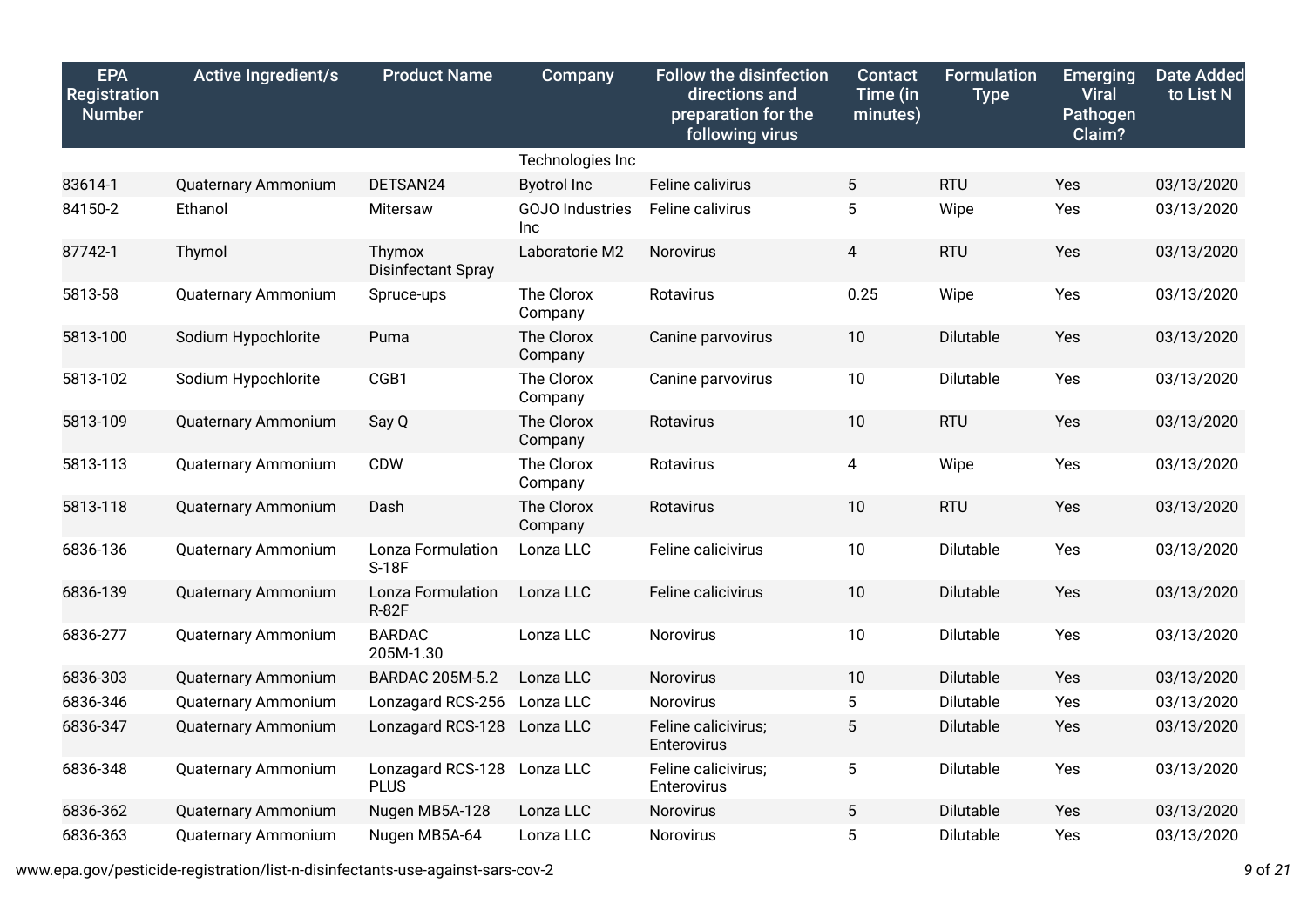| <b>EPA</b><br><b>Registration</b><br><b>Number</b> | <b>Active Ingredient/s</b>                                      | <b>Product Name</b>                                | Company                                          | <b>Follow the disinfection</b><br>directions and<br>preparation for the<br>following virus                                            | <b>Contact</b><br>Time (in<br>minutes) | <b>Formulation</b><br><b>Type</b> | <b>Emerging</b><br><b>Viral</b><br>Pathogen<br>Claim? | <b>Date Added</b><br>to List N |
|----------------------------------------------------|-----------------------------------------------------------------|----------------------------------------------------|--------------------------------------------------|---------------------------------------------------------------------------------------------------------------------------------------|----------------------------------------|-----------------------------------|-------------------------------------------------------|--------------------------------|
| 6836-366                                           | Quaternary Ammonium                                             | Nugen MB5N-64                                      | Lonza LLC                                        | Norovirus                                                                                                                             | $5\phantom{.0}$                        | Dilutable                         | Yes                                                   | 03/13/2020                     |
| 67619-26                                           | Sodium Hypochlorite                                             | <b>Boris</b>                                       | Clorox<br>Professional<br>Products<br>Company    | Canine parvovirus                                                                                                                     | 10                                     | Dilutable                         | Yes                                                   | 03/13/2020                     |
| 1677-250                                           | Hydrogen Peroxide;<br>Peroxyoctanoic Acid;<br>Peroxyacetic Acid | Synergex                                           | Ecolab Inc                                       | Reovirus                                                                                                                              | 5                                      | Dilutable                         | Yes                                                   | 03/13/2020                     |
| 44446-23                                           | Quaternary Ammonium                                             | Germ Away                                          | <b>Quest Specialty</b><br>Corp                   | Canine parvovirus                                                                                                                     | 10                                     | <b>RTU</b>                        | Yes                                                   | 03/13/2020                     |
| 1677-233                                           | Quaternary Ammonium                                             | Multi-Purpose<br>Disinfectant<br>Cleaner           | Ecolab Inc                                       | Feline calicivirus                                                                                                                    | 10                                     | Dilutable                         | Yes                                                   | 03/19/2020                     |
| 9480-8                                             | Sodium Hypochlorite                                             | Sani-Cloth Bleach<br>Germicidal<br>Disposable Wipe | Professional<br>Disposables<br>International Inc | Adenovirus; Rotavirus;<br>Canine parvovirus;<br>Hepatitis A virus;<br>Poliovirus Type 1;<br>Rhinovirus Type 37; Feline<br>calicivirus | $\mathbf{1}$                           | Wipe                              | Yes                                                   | 03/19/2020                     |
| 9480-9                                             | <b>Quaternary Ammonium</b>                                      | AF3 Germicidal<br>Disposable Wipe                  | Professional<br>Disposables<br>International Inc | Rotavirus; Adenovirus                                                                                                                 | 3                                      | Wipe                              | Yes                                                   | 03/19/2020                     |
| 9480-4                                             | Quaternary Ammonium;<br>Isopropanol                             | Super Sani-Cloth<br>Germicidal<br>Disposable Wipe  | Professional<br>Disposables<br>International Inc | Rhinovirus 39; Adenovirus                                                                                                             | $\overline{2}$                         | Wipe                              | Yes                                                   | 03/19/2020                     |
| 84526-6                                            | Hydrogen Peroxide; Silver                                       | Halomist                                           | Halosil<br>International Inc                     | Feline calicivirus; Minute<br>virus of men                                                                                            | 10                                     | <b>RTU</b>                        | Yes                                                   | 03/19/2020                     |
| 1130-15                                            | Quaternary Ammonium;<br>Isopropanol                             | Weiman Germicidal<br>Solution                      | Weiman<br>Products LLC                           | Rotavirus                                                                                                                             | 3                                      | <b>RTU</b>                        | Yes                                                   | 03/19/2020                     |
| 706-111                                            | <b>Quaternary Ammonium</b>                                      | <b>Claire Disinfectant</b><br>Spray Q              | Claire<br>Manufacturing<br>Company               | Poliovirus                                                                                                                            | 5                                      | <b>RTU</b>                        | Yes                                                   | 03/19/2020                     |
| 91582-1                                            | Hypochlorous Acid                                               | Danolyte                                           | Danolyte Global<br>Inc                           | Adenovirus; Rhinovirus                                                                                                                | 10                                     | <b>RTU</b>                        | Yes                                                   | 03/19/2020                     |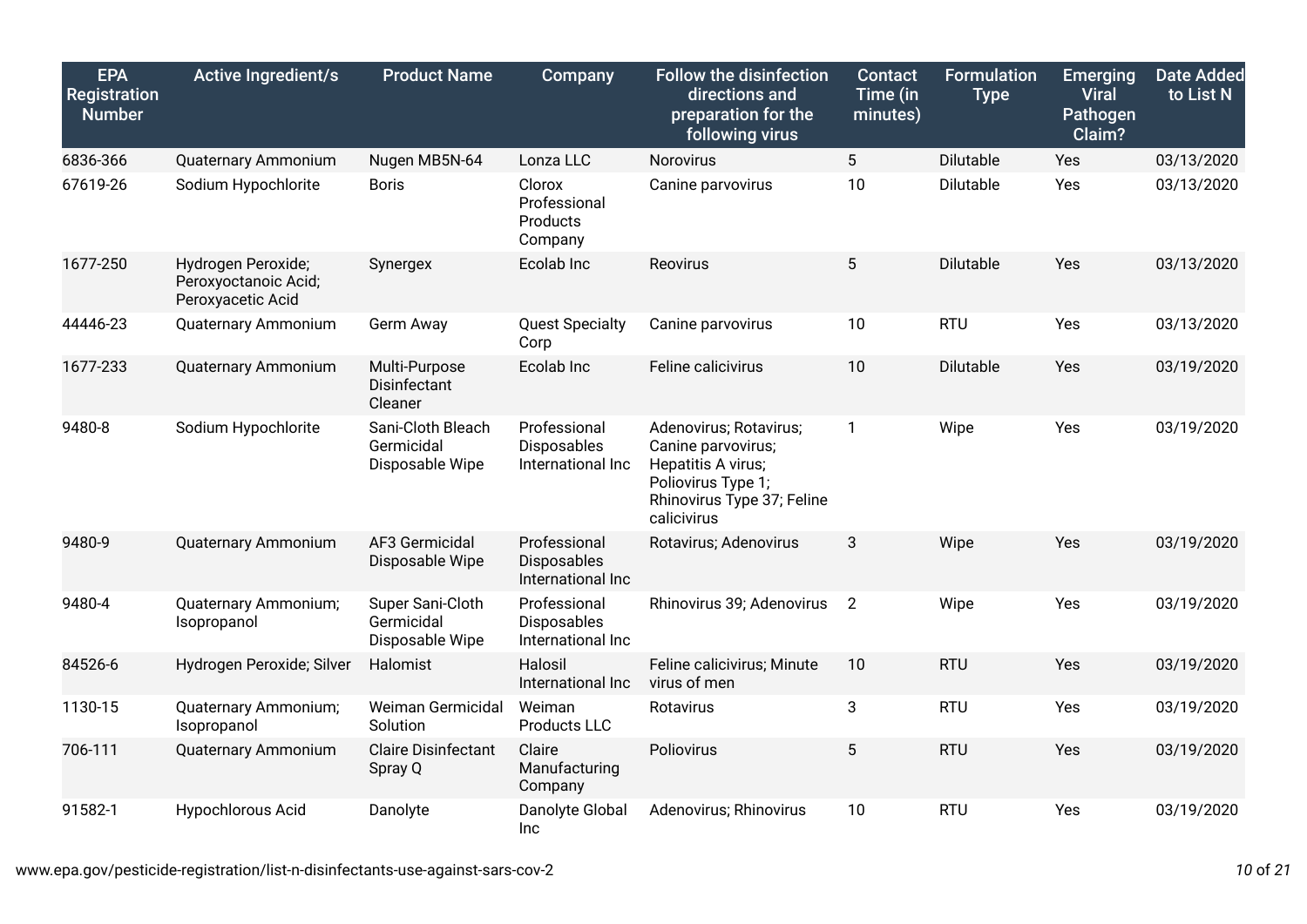| <b>EPA</b><br>Registration<br><b>Number</b> | <b>Active Ingredient/s</b>          | <b>Product Name</b>                                      | Company                                | <b>Follow the disinfection</b><br>directions and<br>preparation for the<br>following virus | <b>Contact</b><br>Time (in<br>minutes) | <b>Formulation</b><br><b>Type</b> | <b>Emerging</b><br><b>Viral</b><br>Pathogen<br>Claim? | <b>Date Added</b><br>to List N |
|---------------------------------------------|-------------------------------------|----------------------------------------------------------|----------------------------------------|--------------------------------------------------------------------------------------------|----------------------------------------|-----------------------------------|-------------------------------------------------------|--------------------------------|
| 70144-1                                     | Quaternary Ammonium;<br>Isopropanol | Opti-Cide 3                                              | Micro-Scientific<br><b>LLC</b>         | Rotavirus; Rhinovirus Type 2<br>14                                                         |                                        | <b>RTU</b>                        | Yes                                                   | 03/19/2020                     |
| 675-55                                      | <b>Citric Acid</b>                  | Lysol Bathroom<br>Cleaner                                | Reckitt<br><b>Benckiser LLC</b>        | Poliovirus                                                                                 | 5                                      | <b>RTU</b>                        | Yes                                                   | 03/19/2020                     |
| 90150-2                                     | Hydrogen Peroxide                   | <b>Binary lonization</b><br>Technology (BIT)<br>Solution | Tomi<br>Environmental<br>Solutions Inc | Feline calicivirus                                                                         | 15                                     | Fog; Mist                         | Yes                                                   | 03/19/2020                     |
| 85134-1                                     | <b>Hypochlorous Acid</b>            | Envirocleanse A                                          | Envirocleanse<br><b>LLC</b>            | Norovirus                                                                                  | 10                                     | <b>RTU</b>                        | Yes                                                   | 03/19/2020                     |
| 5813-120                                    | Sodium Hypochlorite                 | <b>CRB</b>                                               | The Clorox<br>Company                  | Canine parvovirus                                                                          | 10                                     | Dilutable                         | Yes                                                   | 03/19/2020                     |
| 87518-6                                     | Sodium Hypochlorite                 | Sporex                                                   | HSP USA LLC                            | Norovirus; Canine<br>parvovirus                                                            | $\mathbf{1}$                           | <b>RTU</b>                        | Yes                                                   | 03/19/2020                     |
| 6659-3                                      | <b>Quaternary Ammonium</b>          | <b>Spray Nine</b>                                        | <b>ITW Permatex</b><br><b>Inc</b>      | Norovirus; Rhinovirus;<br>Poliovirus                                                       | 0.5                                    | <b>RTU</b>                        | <b>No</b>                                             | 03/13/2020                     |
| 10324-63                                    | Quaternary Ammonium                 | Maquat 10                                                | <b>Mason Chemical</b><br>Company       | <b>Human Coronavirus</b>                                                                   | 10                                     | Dilutable                         | No                                                    | 03/13/2020                     |
| 10324-71                                    | Quaternary Ammonium                 | Maquat 280                                               | Mason Chemical<br>Company              | <b>Human Coronavirus</b>                                                                   | 10                                     | Dilutable                         | No                                                    | 03/13/2020                     |
| 10324-72                                    | <b>Quaternary Ammonium</b>          | Maquat 615-HD                                            | Mason Chemical<br>Company              | <b>Human Coronavirus</b>                                                                   | 10                                     | Dilutable                         | <b>No</b>                                             | 03/13/2020                     |
| 10324-80                                    | <b>Quaternary Ammonium</b>          | Maquat 5.5-M                                             | <b>Mason Chemical</b><br>Company       | <b>Human Coronavirus</b>                                                                   | 10                                     | Dilutable                         | <b>No</b>                                             | 03/13/2020                     |
| 10324-81                                    | Quaternary Ammonium                 | Maquat 7.5-M                                             | Mason Chemical<br>Company              | <b>Human Coronavirus</b>                                                                   | 10                                     | Dilutable                         | No                                                    | 03/13/2020                     |
| 10324-85                                    | <b>Quaternary Ammonium</b>          | Maquat 86-M                                              | Mason Chemical<br>Company              | <b>Human Coronavirus</b>                                                                   | 10                                     | Dilutable                         | <b>No</b>                                             | 03/13/2020                     |
| 10324-93                                    | <b>Quaternary Ammonium</b>          | Maquat 64-PD                                             | <b>Mason Chemical</b><br>Company       | <b>Human Coronavirus</b>                                                                   | 10                                     | Dilutable                         | <b>No</b>                                             | 03/13/2020                     |
| 10324-94                                    | Quaternary Ammonium                 | Maquat 20-M                                              | Mason Chemical<br>Company              | <b>Human Coronavirus</b>                                                                   | 10                                     | Dilutable                         | <b>No</b>                                             | 03/13/2020                     |
| 10324-96                                    | <b>Quaternary Ammonium</b>          | Maquat 50-DS                                             | Mason Chemical<br>Company              | <b>Human Coronavirus</b>                                                                   | 10                                     | Dilutable                         | No                                                    | 03/13/2020                     |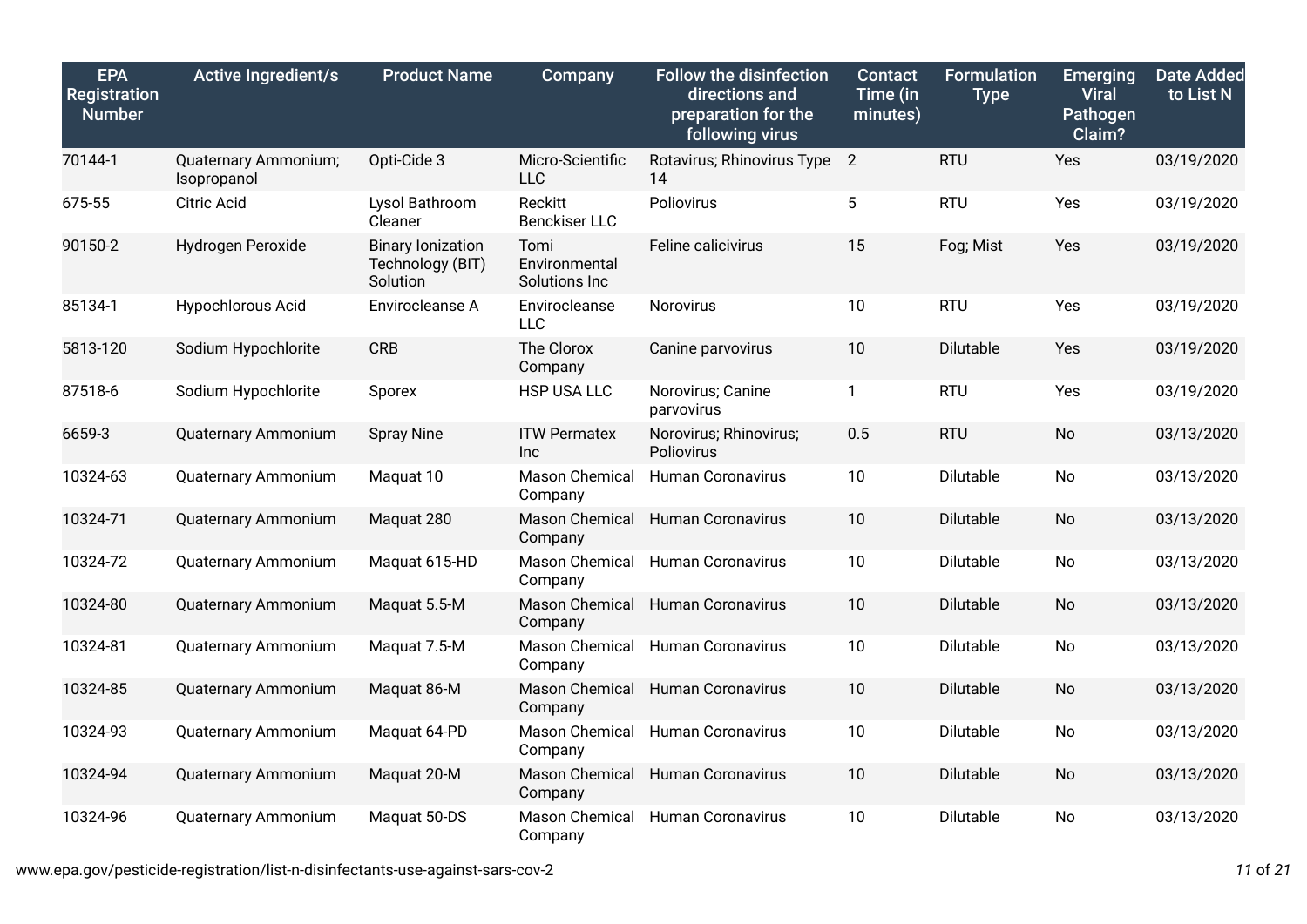| <b>EPA</b><br>Registration<br><b>Number</b> | <b>Active Ingredient/s</b> | <b>Product Name</b>    | Company                          | <b>Follow the disinfection</b><br>directions and<br>preparation for the<br>following virus | <b>Contact</b><br>Time (in<br>minutes) | <b>Formulation</b><br><b>Type</b> | <b>Emerging</b><br><b>Viral</b><br>Pathogen<br>Claim? | <b>Date Added</b><br>to List N |
|---------------------------------------------|----------------------------|------------------------|----------------------------------|--------------------------------------------------------------------------------------------|----------------------------------------|-----------------------------------|-------------------------------------------------------|--------------------------------|
| 10324-99                                    | <b>Quaternary Ammonium</b> | Maquat 10-PD           | <b>Mason Chemical</b><br>Company | <b>Human Coronavirus</b>                                                                   | 10                                     | Dilutable                         | <b>No</b>                                             | 03/13/2020                     |
| 10324-105                                   | <b>Quaternary Ammonium</b> | Maquat 128 PD          | Mason Chemical<br>Company        | <b>Human Coronavirus</b>                                                                   | 10                                     | Dilutable                         | <b>No</b>                                             | 03/13/2020                     |
| 10324-108                                   | <b>Quaternary Ammonium</b> | Maquat 256-MN          | Mason Chemical<br>Company        | <b>Human Coronavirus</b>                                                                   | 10                                     | <b>Dilutable</b>                  | No                                                    | 03/13/2020                     |
| 10324-112                                   | Quaternary Ammonium        | Maquat 128-MN          | Mason Chemical<br>Company        | <b>Human Coronavirus</b>                                                                   | 10                                     | Dilutable                         | No.                                                   | 03/13/2020                     |
| 10324-113                                   | Quaternary Ammonium        | Maquat 64-MN           | Mason Chemical<br>Company        | <b>Human Coronavirus</b>                                                                   | 10                                     | Dilutable                         | <b>No</b>                                             | 03/13/2020                     |
| 10324-114                                   | <b>Quaternary Ammonium</b> | Maquat 32-MN           | Mason Chemical<br>Company        | <b>Human Coronavirus</b>                                                                   | 10                                     | Dilutable                         | No                                                    | 03/13/2020                     |
| 10324-115                                   | <b>Quaternary Ammonium</b> | Maquat 750-M           | Mason Chemical<br>Company        | <b>Human Coronavirus</b>                                                                   | 10                                     | Dilutable                         | No                                                    | 03/13/2020                     |
| 10324-117                                   | <b>Quaternary Ammonium</b> | Maquat 710-M           | Mason Chemical<br>Company        | <b>Human Coronavirus</b>                                                                   | 10                                     | Dilutable                         | No                                                    | 03/13/2020                     |
| 10324-140                                   | Quaternary Ammonium        | Maquat MQ2525M-<br>CPV | Mason Chemical<br>Company        | <b>Human Coronavirus</b>                                                                   | 10                                     | Dilutable                         | <b>No</b>                                             | 03/13/2020                     |
| 10324-141                                   | Quaternary Ammonium        | Maquat 256-NHQ         | Mason Chemical<br>Company        | <b>Human Coronavirus</b>                                                                   | 10                                     | Dilutable                         | <b>No</b>                                             | 03/13/2020                     |
| 10324-142                                   | <b>Quaternary Ammonium</b> | Maquat<br>MQ2525M-14   | Mason Chemical<br>Company        | <b>Human Coronavirus</b>                                                                   | 10                                     | <b>Dilutable</b>                  | <b>No</b>                                             | 03/13/2020                     |
| 10324-154                                   | <b>Quaternary Ammonium</b> | Maquat 64-NHQ          | Mason Chemical<br>Company        | <b>Human Coronavirus</b>                                                                   | 10                                     | Dilutable                         | No                                                    | 03/13/2020                     |
| 10324-155                                   | Quaternary Ammonium        | Maquat 128-NHQ         | Mason Chemical<br>Company        | <b>Human Coronavirus</b>                                                                   | 10                                     | Dilutable                         | <b>No</b>                                             | 03/13/2020                     |
| 10324-156                                   | Quaternary Ammonium        | Maquat 512-NHQ         | Mason Chemical<br>Company        | Human Coronavirus                                                                          | 10                                     | Dilutable                         | <b>No</b>                                             | 03/13/2020                     |
| 10324-157                                   | <b>Quaternary Ammonium</b> | Maquat 32-NHQ          | Mason Chemical<br>Company        | Human Coronavirus                                                                          | 10                                     | Dilutable                         | <b>No</b>                                             | 03/13/2020                     |
| 10324-164                                   | <b>Quaternary Ammonium</b> | Maquat 256 PD          | Mason Chemical<br>Company        | <b>Human Coronavirus</b>                                                                   | 10                                     | Dilutable                         | <b>No</b>                                             | 03/13/2020                     |
| 10324-166                                   | Quaternary Ammonium        | Maquat 32              |                                  | Mason Chemical Human Coronavirus                                                           | 10                                     | <b>Dilutable</b>                  | <b>No</b>                                             | 03/13/2020                     |

www.epa.gov/pesticide-registration/list-n-disinfectants-use-against-sars-cov-2 *12* of *21*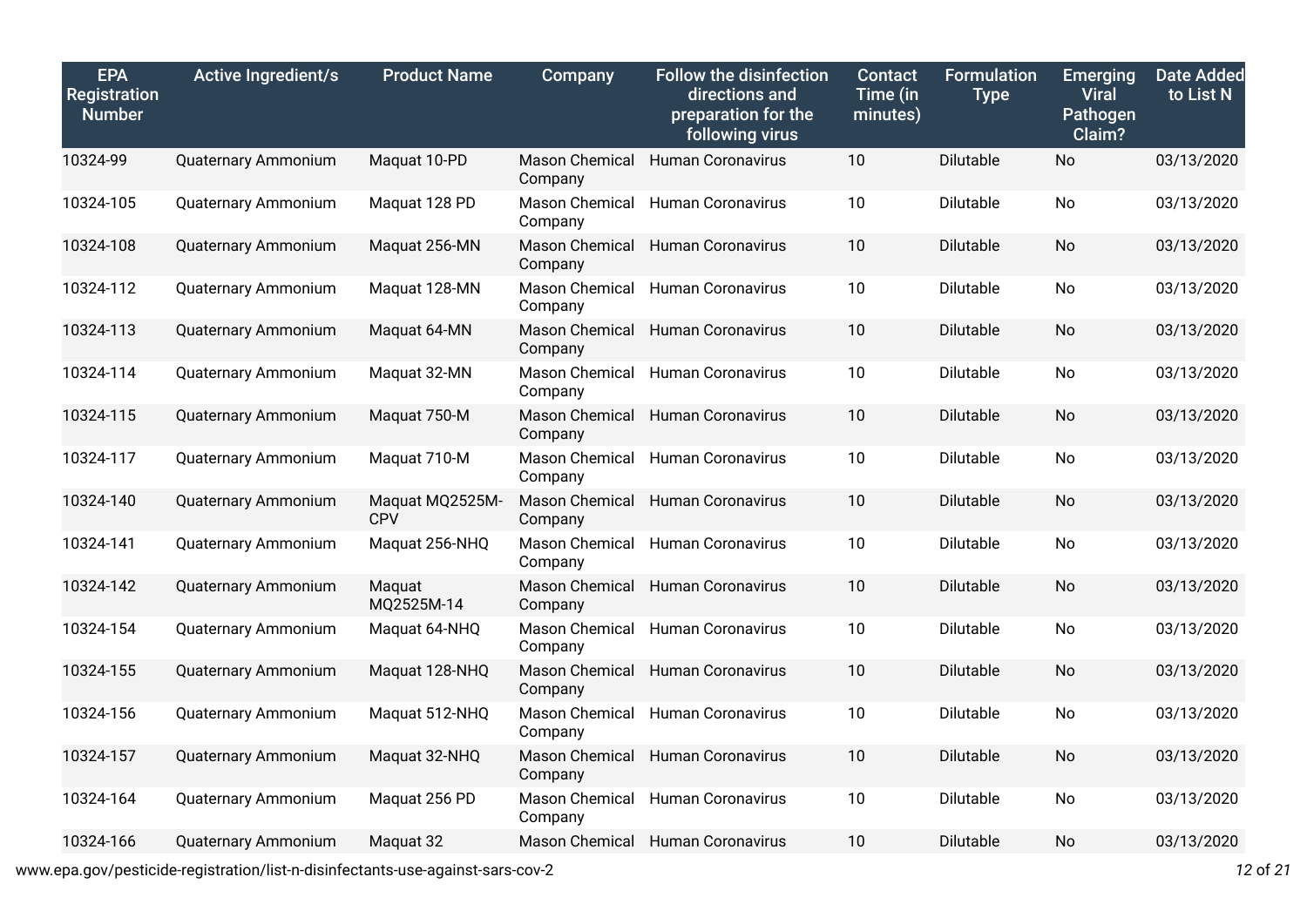| <b>EPA</b><br>Registration<br><b>Number</b> | <b>Active Ingredient/s</b>              | <b>Product Name</b>                                | Company                                       | <b>Follow the disinfection</b><br>directions and<br>preparation for the<br>following virus | <b>Contact</b><br>Time (in<br>minutes) | <b>Formulation</b><br><b>Type</b> | <b>Emerging</b><br><b>Viral</b><br>Pathogen<br>Claim? | <b>Date Added</b><br>to List N |
|---------------------------------------------|-----------------------------------------|----------------------------------------------------|-----------------------------------------------|--------------------------------------------------------------------------------------------|----------------------------------------|-----------------------------------|-------------------------------------------------------|--------------------------------|
|                                             |                                         |                                                    | Company                                       |                                                                                            |                                        |                                   |                                                       |                                |
| 10324-167                                   | <b>Quaternary Ammonium</b>              | Maquat 32 PD                                       | Mason Chemical<br>Company                     | <b>Human Coronavirus</b>                                                                   | 10                                     | Dilutable                         | No                                                    | 03/13/2020                     |
| 10324-177                                   | Quaternary Ammonium                     | Maquat 705-M                                       | <b>Mason Chemical</b><br>Company              | <b>Human Coronavirus</b>                                                                   | 10                                     | Dilutable                         | <b>No</b>                                             | 03/13/2020                     |
| 10324-194                                   | Quaternary Ammonium                     | Maquat 2420-10                                     | Mason Chemical<br>Company                     | <b>Human Coronavirus</b>                                                                   | 10                                     | Dilutable                         | No                                                    | 03/13/2020                     |
| 10324-198                                   | <b>Quaternary Ammonium</b>              | Maquat 702.5-M                                     | <b>Mason Chemical</b><br>Company              | <b>Human Coronavirus</b>                                                                   | 10                                     | Dilutable                         | No                                                    | 03/13/2020                     |
| 10324-214                                   | Hydrogen Peroxide;<br>Peroxyacetic Acid | Maguard 5626                                       | Mason Chemical<br>Company                     | <b>Human Coronavirus</b>                                                                   | 10                                     | Dilutable                         | No                                                    | 03/13/2020                     |
| 10324-230                                   | Hydrogen Peroxide;<br>Peroxyacetic Acid | Maguard 1522                                       | <b>Mason Chemical</b><br>Company              | <b>Human Coronavirus</b>                                                                   | $\mathbf{1}$                           | Dilutable                         | <b>No</b>                                             | 03/13/2020                     |
| 10492-4                                     | Quaternary Ammonium;<br>Isopropanol     | Discide Ultra<br>Disinfecting<br><b>Towelettes</b> | Palermo<br><b>Healthcare LLC</b>              | <b>Human Coronavirus</b>                                                                   | 0.5                                    | Wipe                              | No                                                    | 03/13/2020                     |
| 10492-5                                     | Quaternary Ammonium;<br>Isopropanol     | Discide Ultra<br><b>Disinfecting Spray</b>         | Palermo<br><b>Healthcare LLC</b>              | <b>Human Coronavirus</b>                                                                   | 0.5                                    | <b>RTU</b>                        | <b>No</b>                                             | 03/13/2020                     |
| 11346-4                                     | Quaternary Ammonium                     | Clorox QS                                          | The Clorox<br>Company                         | <b>Human Coronavirus</b>                                                                   | $\overline{2}$                         | <b>RTU</b>                        | <b>No</b>                                             | 03/13/2020                     |
| 34810-31                                    | Phenolic                                | Wex-cide 128                                       | <b>Wexford Labs</b><br>Inc                    | <b>Human Coronavirus</b>                                                                   | 10                                     | Dilutable                         | <b>No</b>                                             | 03/13/2020                     |
| 42964-17                                    | Quaternary Ammonium;<br>Ethanol         | Asepticare                                         | Airkem<br>professional<br>products            | <b>Human Coronavirus</b>                                                                   | $\overline{2}$                         | <b>RTU</b>                        | <b>No</b>                                             | 03/13/2020                     |
| 46781-6                                     | Quaternary Ammonium;<br>Isopropanol     | Cavicide                                           | Metrex Research                               | <b>Human Coronavirus</b>                                                                   | $\overline{2}$                         | <b>RTU</b>                        | No                                                    | 03/13/2020                     |
| 54289-4                                     | Peroxyacetic Acid                       | Peraclean 15<br>(Peroxyacetic Acid<br>Solution)    | Evonik<br>Corporation                         | <b>Human Coronavirus</b>                                                                   | $\mathbf{1}$                           | Dilutable                         | <b>No</b>                                             | 03/13/2020                     |
| 56392-10                                    | Sodium Hypochlorite                     | Caltech Swat 200<br>9B                             | Clorox<br>Professional<br>Products<br>Company | <b>Human Coronavirus</b>                                                                   | $\overline{2}$                         | <b>RTU</b>                        | <b>No</b>                                             | 03/13/2020                     |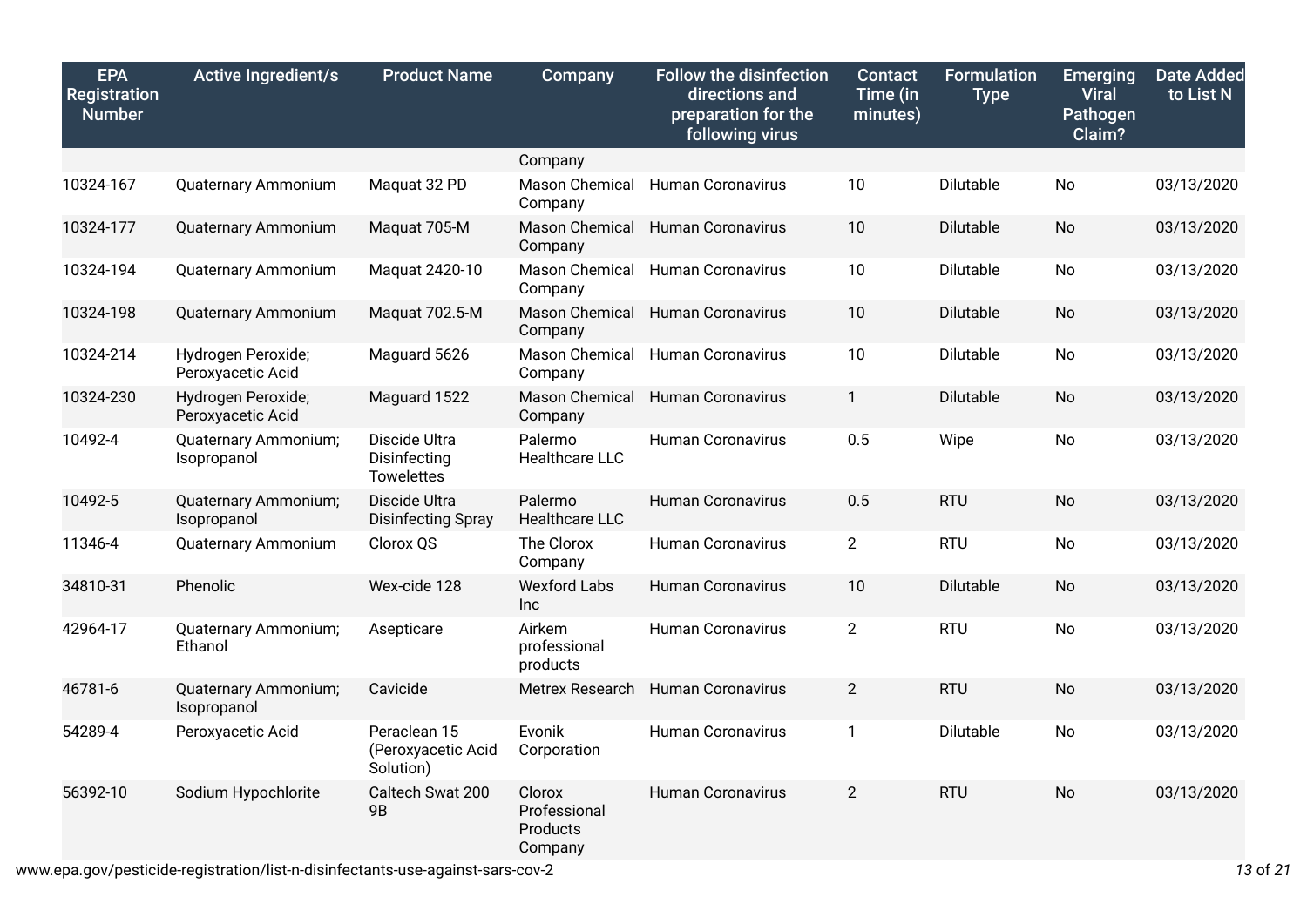| <b>EPA</b><br>Registration<br><b>Number</b> | <b>Active Ingredient/s</b>                                    | <b>Product Name</b>           | Company                                       | <b>Follow the disinfection</b><br>directions and<br>preparation for the<br>following virus | <b>Contact</b><br>Time (in<br>minutes) | <b>Formulation</b><br><b>Type</b> | <b>Emerging</b><br><b>Viral</b><br>Pathogen<br>Claim? | <b>Date Added</b><br>to List N |
|---------------------------------------------|---------------------------------------------------------------|-------------------------------|-----------------------------------------------|--------------------------------------------------------------------------------------------|----------------------------------------|-----------------------------------|-------------------------------------------------------|--------------------------------|
| 61178-1                                     | <b>Quaternary Ammonium</b>                                    | $D-125$                       | Microgen Inc                                  | <b>Human Coronavirus</b>                                                                   | 10                                     | Dilutable                         | <b>No</b>                                             | 03/13/2020                     |
| 61178-5                                     | <b>Quaternary Ammonium</b>                                    | <b>CCX-151</b>                | Microgen Inc                                  | <b>Human Coronavirus</b>                                                                   | 10                                     | Dilutable                         | No                                                    | 03/13/2020                     |
| 62472-2                                     | Quaternary Ammonium                                           | Kennelsol HC                  | Alpha Tech Pet<br>Inc.                        | <b>Human Coronavirus</b>                                                                   | 10                                     | Dilutable                         | <b>No</b>                                             | 03/13/2020                     |
| 67619-8                                     | Sodium Hypochlorite                                           | <b>CPPC Ultra Bleach</b><br>2 | Clorox<br>Professional<br>Products<br>Company | <b>Human Coronavirus</b>                                                                   | $5\phantom{.0}$                        | Dilutable                         | <b>No</b>                                             | 03/13/2020                     |
| 67619-10                                    | Quaternary Ammonium                                           | <b>CPPC Everest</b>           | Clorox<br>Professional<br>Products<br>Company | <b>Human Coronavirus</b>                                                                   | 10                                     | Dilutable                         | <b>No</b>                                             | 03/13/2020                     |
| 67619-11                                    | Sodium Hypochlorite                                           | <b>CPPC Shower</b>            | Clorox<br>Professional<br>Products<br>Company | Human Coronavirus                                                                          | $\mathbf{1}$                           | <b>RTU</b>                        | <b>No</b>                                             | 03/13/2020                     |
| 67619-13                                    | Sodium Hypochlorite                                           | <b>CPPC Storm</b>             | Clorox<br>Professional<br>Products<br>Company | <b>Human Coronavirus</b>                                                                   | $\mathbf{1}$                           | <b>RTU</b>                        | No                                                    | 03/13/2020                     |
| 67619-27                                    | Sodium Hypochlorite                                           | <b>Buster</b>                 | Clorox<br>Professional<br>Products<br>Company | <b>Human Coronavirus</b>                                                                   | 5                                      | <b>RTU</b>                        | No                                                    | 03/13/2020                     |
| 67619-28                                    | Sodium Hypochlorite                                           | Milo                          | Clorox<br>Professional<br>Products<br>Company | <b>Human Coronavirus</b>                                                                   | 5                                      | Dilutable                         | No                                                    | 03/13/2020                     |
| 70060-19                                    | Sodium Chlorite; Sodium<br>Dischloroisocyanurate<br>Dihydrate | Aseptrol S10-Tab              | <b>BASF</b><br>Corporation                    | <b>Human Coronavirus</b>                                                                   | 10                                     | Solid                             | No                                                    | 03/13/2020                     |
| 70144-4                                     | Quaternary Ammonium;<br>Ethanol                               | Opti-cide Max<br>Wipes        | Micro-Scientific<br><b>LLC</b>                | <b>Human Coronavirus</b>                                                                   | $\overline{2}$                         | Wipe                              | No                                                    | 03/13/2020                     |
| 70144-5                                     | Quaternary Ammonium;<br>Ethanol                               | Opti-cide Max                 | Micro-Scientific<br><b>LLC</b>                | <b>Human Coronavirus</b>                                                                   | $\overline{2}$                         | <b>RTU</b>                        | No                                                    | 03/13/2020                     |
|                                             |                                                               |                               |                                               |                                                                                            |                                        |                                   |                                                       |                                |

www.epa.gov/pesticide-registration/list-n-disinfectants-use-against-sars-cov-2 *14* of *21*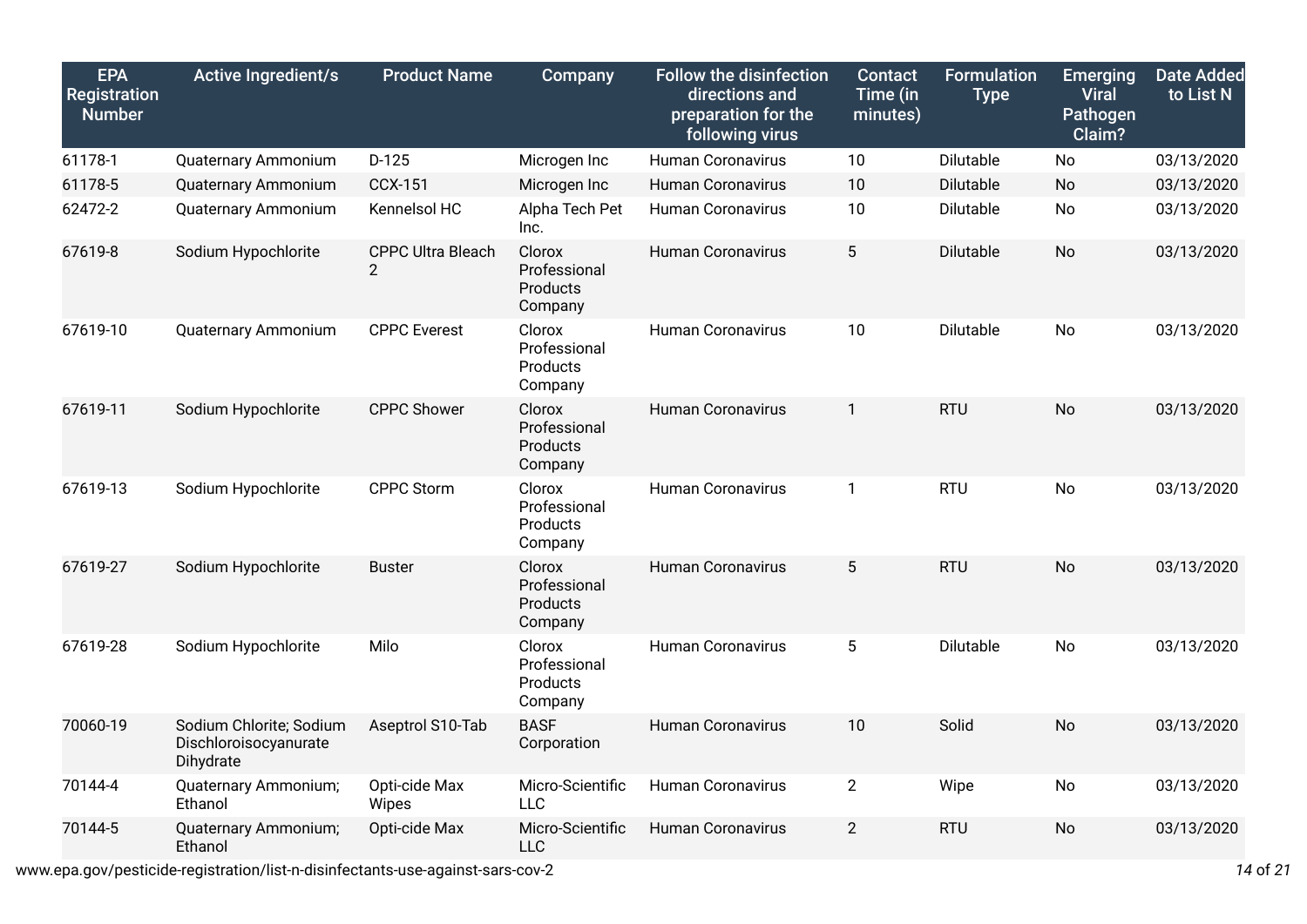| <b>EPA</b><br>Registration<br><b>Number</b> | <b>Active Ingredient/s</b> | <b>Product Name</b>                                             | Company                         | <b>Follow the disinfection</b><br>directions and<br>preparation for the<br>following virus | <b>Contact</b><br>Time (in<br>minutes) | <b>Formulation</b><br><b>Type</b> | <b>Emerging</b><br><b>Viral</b><br>Pathogen<br>Claim? | <b>Date Added</b><br>to List N |
|---------------------------------------------|----------------------------|-----------------------------------------------------------------|---------------------------------|--------------------------------------------------------------------------------------------|----------------------------------------|-----------------------------------|-------------------------------------------------------|--------------------------------|
| 70271-13                                    | Sodium Hypochlorite        | Pure Bright<br>Germicidal Ultra<br>Bleach                       | <b>KIK International</b><br>LLC | <b>Human Coronavirus</b>                                                                   | 5                                      | Dilutable                         | <b>No</b>                                             | 03/13/2020                     |
| 70385-6                                     | Quaternary Ammonium        | QGC                                                             | Prorestore<br>Products          | <b>Human Coronavirus</b>                                                                   | 10                                     | Dilutable                         | <b>No</b>                                             | 03/13/2020                     |
| 70590-2                                     | Sodium Hypochlorite        | Bleach-rite<br><b>Disinfecting Spray</b><br>With Bleach         | Current<br>Technologies Inc     | <b>Human Coronavirus</b>                                                                   | $\mathbf{1}$                           | <b>RTU</b>                        | <b>No</b>                                             | 03/13/2020                     |
| 70627-2                                     | Quaternary Ammonium        | Disinfectant D.C.<br>100                                        | Diversey Inc                    | <b>Human Coronavirus</b>                                                                   | $\overline{2}$                         | <b>RTU</b>                        | No                                                    | 03/13/2020                     |
| 70627-6                                     | Phenolic                   | Phenolic<br>Disinfectant HG                                     | Diversey Inc                    | <b>Human Coronavirus</b>                                                                   | 10                                     | Dilutable                         | No                                                    | 03/13/2020                     |
| 70627-15                                    | Quaternary Ammonium        | Warrior                                                         | Diversey Inc                    | <b>Human Coronavirus</b>                                                                   | 10                                     | Dilutable                         | <b>No</b>                                             | 03/13/2020                     |
| 70627-23                                    | <b>Quaternary Ammonium</b> | Virex II/64                                                     | Diversey Inc                    | <b>Human Coronavirus</b>                                                                   | 10                                     | Dilutable                         | <b>No</b>                                             | 03/13/2020                     |
| 70627-35                                    | <b>Quaternary Ammonium</b> | <b>Envy Foaming</b><br>Disinfectant<br>Cleaner                  | Diversey Inc                    | <b>Human Coronavirus</b>                                                                   | 3                                      | Dilutable                         | <b>No</b>                                             | 03/13/2020                     |
| 70627-62                                    | Hydrogen Peroxide          | Phato 1:64<br>Disinfectant<br>Cleaner                           | Diversey Inc                    | <b>Human Coronavirus</b>                                                                   | 5                                      | Dilutable                         | <b>No</b>                                             | 03/13/2020                     |
| 70627-63                                    | Quaternary Ammonium        | 512 Sanitizer                                                   | Diversey Inc                    | <b>Human Coronavirus</b>                                                                   | 10                                     | Dilutable                         | <b>No</b>                                             | 03/13/2020                     |
| 70627-75                                    | Soduum Hypochlorite        | <b>Avert Sporicidal</b><br>Disinfectant<br><b>Cleaner Wipes</b> | Diversey Inc                    | Human Coronavirus                                                                          | $\mathbf{1}$                           | Wipe                              | <b>No</b>                                             | 03/13/2020                     |
| 70627-78                                    | Hydrogen Peroxide          | Suretouch                                                       | Diversey Inc                    | <b>Human Coronavirus</b>                                                                   | 5                                      | <b>RTU</b>                        | <b>No</b>                                             | 03/13/2020                     |
| 72977-3                                     | Silver Ion; Citric Acid    | $A$ xen $(R)$ 30                                                | ETI H2O Inc                     | <b>Human Coronavirus</b>                                                                   | 3                                      | <b>RTU</b>                        | No                                                    | 03/13/2020                     |
| 72977-5                                     | Silver Ion; Citric Acid    | Sdc3a                                                           | ETI H2O Inc                     | <b>Human Coronavirus</b>                                                                   | $\mathbf{1}$                           | <b>RTU</b>                        | <b>No</b>                                             | 03/13/2020                     |
| 74559-6                                     | Hydrogen Peroxide          | Oxy-res<br>(Concentrate)                                        | Virox<br>Technologies Inc       | <b>Human Coronavirus</b>                                                                   | 5                                      | Dilutable                         | No                                                    | 03/13/2020                     |
| 74559-8                                     | Hydrogen Peroxide          | Accel 5 RTU                                                     | Virox<br>Technologies Inc       | <b>Human Coronavirus</b>                                                                   | 5                                      | <b>RTU</b>                        | <b>No</b>                                             | 03/13/2020                     |
| 74986-4                                     | Sodium Chlorite            | Selectrocide 2L500                                              | Selective Micro<br>Technologies | <b>Human Coronavirus</b>                                                                   | 10                                     | Dilutable                         | No                                                    | 03/13/2020                     |

www.epa.gov/pesticide-registration/list-n-disinfectants-use-against-sars-cov-2 *15* of *21*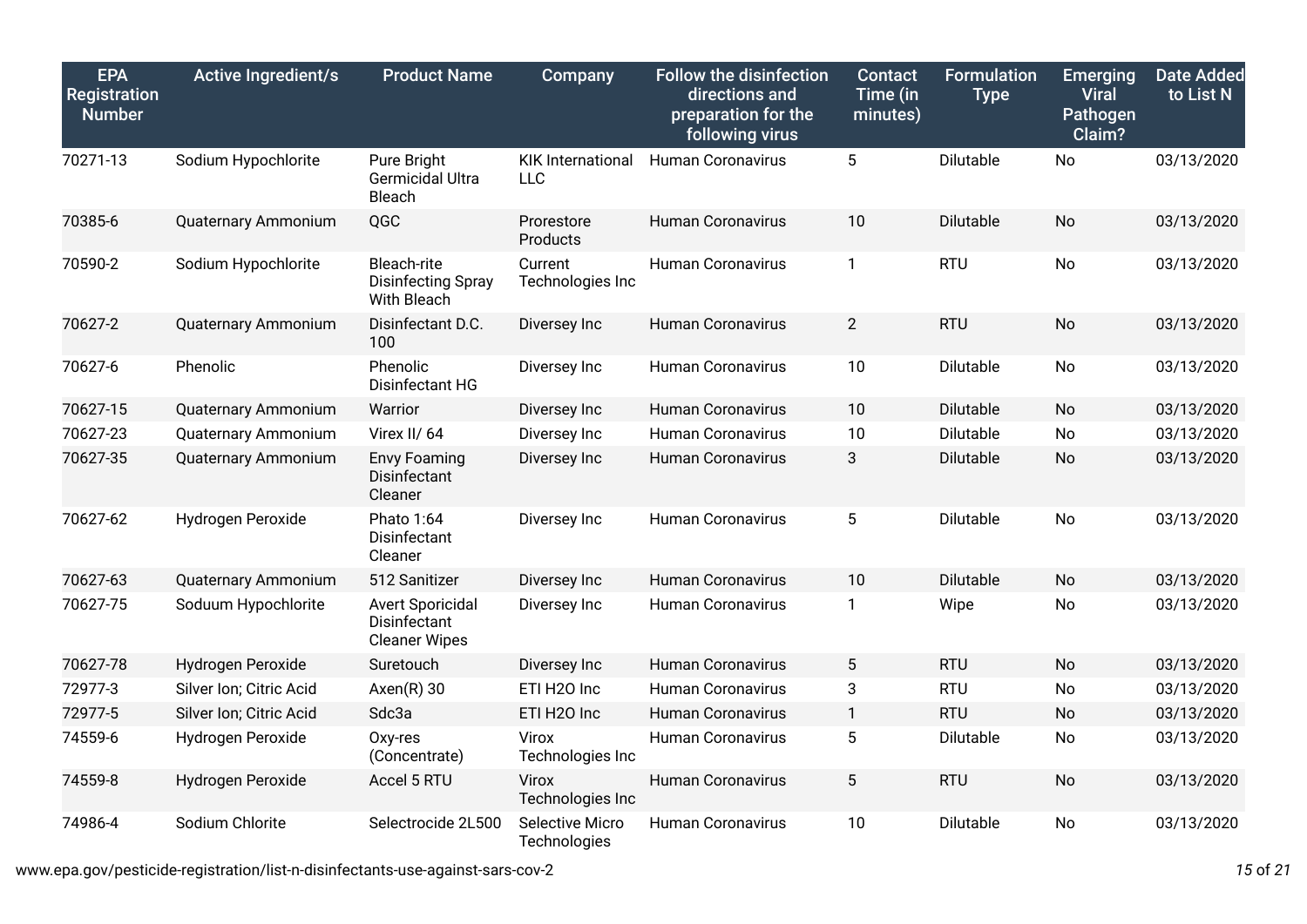| <b>EPA</b><br><b>Registration</b><br><b>Number</b> | <b>Active Ingredient/s</b>      | <b>Product Name</b>                                   | Company                                                  | <b>Follow the disinfection</b><br>directions and<br>preparation for the<br>following virus | <b>Contact</b><br>Time (in<br>minutes) | <b>Formulation</b><br><b>Type</b> | <b>Emerging</b><br><b>Viral</b><br><b>Pathogen</b><br>Claim? | <b>Date Added</b><br>to List N |
|----------------------------------------------------|---------------------------------|-------------------------------------------------------|----------------------------------------------------------|--------------------------------------------------------------------------------------------|----------------------------------------|-----------------------------------|--------------------------------------------------------------|--------------------------------|
|                                                    |                                 |                                                       | <b>LLC</b>                                               |                                                                                            |                                        |                                   |                                                              |                                |
| 74986-5                                            | Sodium Chlorite                 | Selectrocide 5g                                       | <b>Selective Micro</b><br>Technologies<br><b>LLC</b>     | <b>Human Coronavirus</b>                                                                   | 10                                     | Solid                             | <b>No</b>                                                    | 03/13/2020                     |
| 85343-1                                            | <b>Quaternary Ammonium</b>      | <b>Teccare Control</b>                                | <b>Talley</b><br>Environmental<br><b>Care Limited</b>    | <b>Human Coronavirus</b>                                                                   | 10                                     | Dilutable                         | <b>No</b>                                                    | 03/13/2020                     |
| 87508-3                                            | Sodium Chlorite                 | Performacide                                          | Odorstart LLC                                            | <b>Human Coronavirus</b>                                                                   | 10                                     | Dilutable                         | <b>No</b>                                                    | 03/13/2020                     |
| 88494-1                                            | Quaternary Ammonium;<br>Ethanol | <b>Wedge Disinfectant</b>                             | North American<br><b>Infection Control</b><br><b>LTD</b> | <b>Human Coronavirus</b>                                                                   | $\mathbf{1}$                           | Dilutable                         | No                                                           | 03/13/2020                     |
| 89896-2                                            | Hypochlorous Acid               | Cleansmart                                            | Simple Science<br>Limited                                | <b>Human Coronavirus</b>                                                                   | 10                                     | <b>RTU</b>                        | No                                                           | 03/13/2020                     |
| 89900-1                                            | Hydrogen Peroxide               | Nathan 2                                              | S.C. Johnson<br>Professional                             | <b>Human Coronavirus</b>                                                                   | 5                                      | <b>RTU</b>                        | No                                                           | 03/13/2020                     |
| 90287-1                                            | <b>Quaternary Ammonium</b>      | Maquat 25.6-PDX                                       | <b>VI-JON INC</b>                                        | <b>Human Coronavirus</b>                                                                   | 10                                     | Dilutable                         | <b>No</b>                                                    | 03/13/2020                     |
| 1839-169                                           | Quaternary Ammonium             | BTC 885 Neutral<br>Disinfectant<br>Cleaner-64         | <b>Stepan Company</b>                                    | <b>Human Coronavirus</b>                                                                   | 10                                     | Dilutable                         | <b>No</b>                                                    | 03/13/2020                     |
| 777-66                                             | Quaternary Ammonium             | Lysol <sup>®</sup> Brand All<br>Purpose Cleaner       | Reckitt<br>Benckiser                                     | <b>Human Coronavirus</b>                                                                   | $2^{\circ}$                            | <b>RTU</b>                        | <b>No</b>                                                    | 03/13/2020                     |
| 777-82                                             | Quaternary Ammonium             | Lysol Brand<br>Deodorizing<br>Disinfectant<br>Cleaner | Reckitt<br>Benckiser                                     | <b>Human Coronavirus</b>                                                                   | 10                                     | Dilutable                         | No                                                           | 03/13/2020                     |
| 777-91                                             | Quaternary Ammonium             | Lysol® Kitchen Pro<br>Antibacterial<br>Cleaner        | Reckitt<br><b>Benckiser</b>                              | <b>Human Coronavirus</b>                                                                   | $\overline{2}$                         | <b>RTU</b>                        | <b>No</b>                                                    | 03/13/2020                     |
| 777-114                                            | Quaternary Ammonium             | Lysol® Disinfecting<br>Wipes (All Scents)             | Reckitt<br>Benckiser                                     | Rotavirus                                                                                  | 10                                     | Wipe                              | No                                                           | 03/13/2020                     |
| 777-130                                            | Quaternary Ammonium             | Caterpillar                                           | <b>Reckitt</b><br>Benckiser                              | <b>Human Coronavirus</b>                                                                   | 2.5                                    | Wipe                              | No                                                           | 03/13/2020                     |
| 777-131                                            | Hypochlorous Acid               | Cousteau                                              | <b>Reckitt</b><br>Benckiser                              | Human Coronavirus                                                                          | 10                                     | <b>RTU</b>                        | No                                                           | 03/13/2020                     |

www.epa.gov/pesticide-registration/list-n-disinfectants-use-against-sars-cov-2 *16* of *21*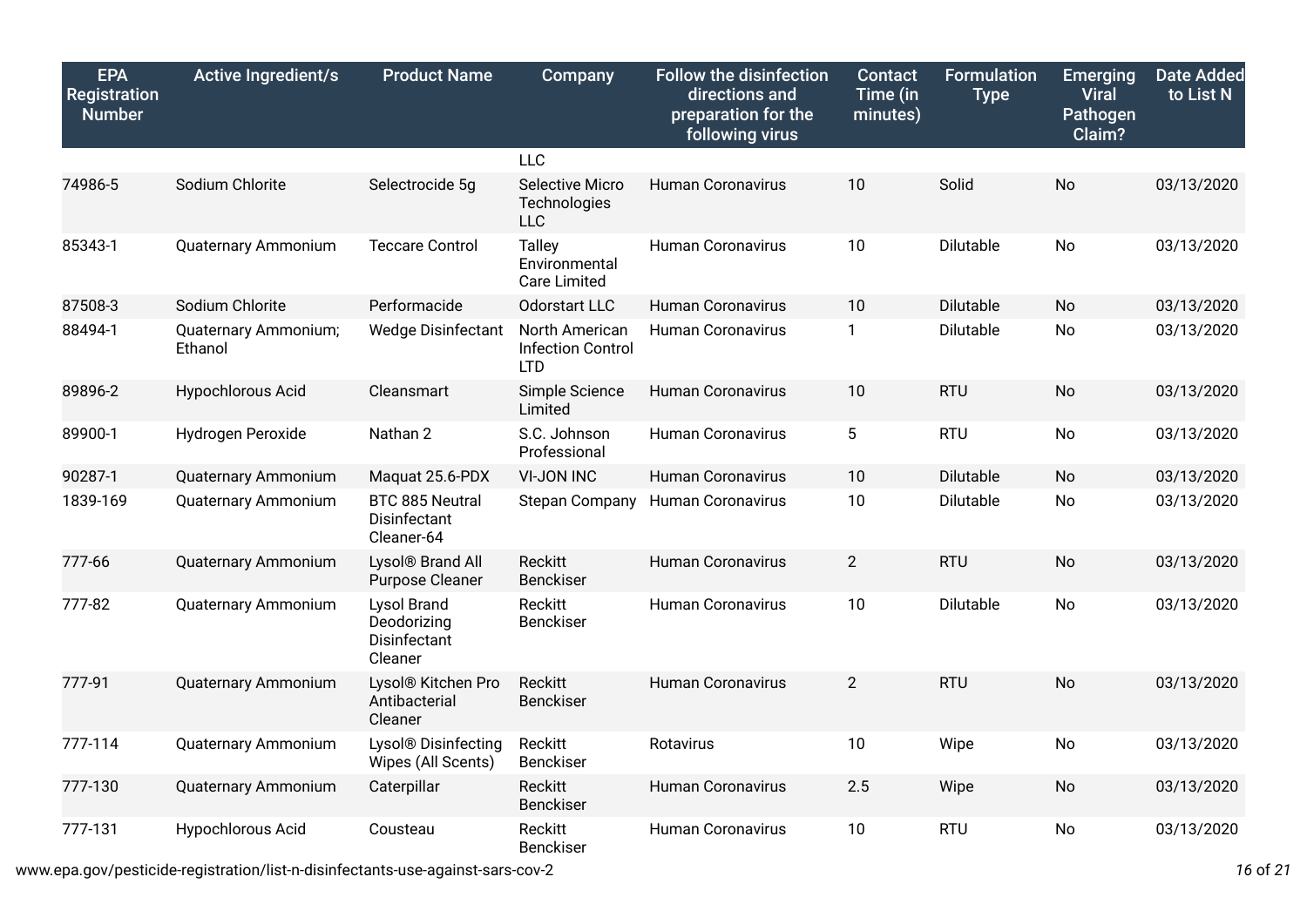| <b>EPA</b><br><b>Registration</b><br><b>Number</b> | <b>Active Ingredient/s</b> | <b>Product Name</b>                                                  | Company                     | <b>Follow the disinfection</b><br>directions and<br>preparation for the<br>following virus | <b>Contact</b><br>Time (in<br>minutes) | <b>Formulation</b><br><b>Type</b> | <b>Emerging</b><br><b>Viral</b><br>Pathogen<br>Claim? | <b>Date Added</b><br>to List N |
|----------------------------------------------------|----------------------------|----------------------------------------------------------------------|-----------------------------|--------------------------------------------------------------------------------------------|----------------------------------------|-----------------------------------|-------------------------------------------------------|--------------------------------|
| 777-136                                            | Ethanol                    | Lysol Neutra Air <sup>®</sup> 2<br>in 1                              | Reckitt<br><b>Benckiser</b> | <b>Human Coronavirus</b>                                                                   | 0.5                                    | <b>RTU</b>                        | No                                                    | 03/13/2020                     |
| 1672-65                                            | Sodium Hypochlorite        | Austin A-1 Ultra<br>Disinfecting Bleach                              | James Austin<br>Company     | <b>Human Coronavirus</b>                                                                   | 10                                     | Dilutable                         | No                                                    | 03/13/2020                     |
| 1672-67                                            | Sodium Hypochlorite        | Austin's A-1<br>Concentrated<br><b>Bleach 8.25%</b>                  | James Austin<br>Company     | <b>Human Coronavirus</b>                                                                   | 5                                      | Dilutable                         | <b>No</b>                                             | 03/13/2020                     |
| 1677-204                                           | Octanoic Acid              | 65 Disinfecting<br><b>Heavy Duty Acid</b><br><b>Bathroom Cleaner</b> | Ecolab Inc                  | <b>Human Coronavirus</b>                                                                   | $\overline{2}$                         | Dilutable                         | No                                                    | 03/13/2020                     |
| 1677-233                                           | <b>Quaternary Ammonium</b> | Multi-purpose<br>Disinfectant<br>Cleaner                             | Ecolab Inc                  | <b>Human Coronavirus</b>                                                                   | $\mathbf{1}$                           | Dilutable                         | <b>No</b>                                             | 03/13/2020                     |
| 1677-241                                           | Sodium Hypochlorite        | <b>Hydris</b>                                                        | Ecolab Inc                  | <b>Human Coronavirus</b>                                                                   | $5\phantom{.0}$                        | <b>RTU</b>                        | No                                                    | 03/13/2020                     |
| 1677-256                                           | <b>Quaternary Ammonium</b> | <b>FSC 35K</b>                                                       | Ecolab Inc                  | <b>Human Coronavirus</b>                                                                   | 5                                      | Dilutable                         | <b>No</b>                                             | 03/13/2020                     |
| 1839-78                                            | Quaternary Ammonium        | NP 3.2 Detergent/<br>disinfectant                                    | <b>Stepan Company</b>       | <b>Human Coronavirus</b>                                                                   | 10                                     | Dilutable                         | No                                                    | 03/13/2020                     |
| 1839-79                                            | <b>Quaternary Ammonium</b> | NP 4.5 Detergent/<br>disinfectant                                    | <b>Stepan Company</b>       | <b>Human Coronavirus</b>                                                                   | 10                                     | Dilutable                         | <b>No</b>                                             | 03/13/2020                     |
| 1839-81                                            | <b>Quaternary Ammonium</b> | NP 9.0 Detergent/<br>disinfectant                                    |                             | Stepan Company Human Coronavirus                                                           | 10                                     | Dilutable                         | <b>No</b>                                             | 03/13/2020                     |
| 1839-86                                            | Quaternary Ammonium        | BTC 2125 M 10%<br>Solution                                           |                             | Stepan Company Human Coronavirus                                                           | 10                                     | Dilutable                         | <b>No</b>                                             | 03/13/2020                     |
| 1839-94                                            | <b>Quaternary Ammonium</b> | NP 3.2 (D & F)<br>Detergent/<br>disinfectant                         |                             | Stepan Company Human Coronavirus                                                           | 10                                     | Dilutable                         | <b>No</b>                                             | 03/13/2020                     |
| 1839-95                                            | <b>Quaternary Ammonium</b> | NP 4.5 (D & F)<br>Detergent/<br>disinfectant                         |                             | Stepan Company Human Coronavirus                                                           | 10                                     | Dilutable                         | No                                                    | 03/13/2020                     |
| 1839-96                                            | Quaternary Ammonium        | NP 9.0 (D & F)<br>Detergent/<br>disinfectant                         |                             | Stepan Company Human Coronavirus                                                           | 10                                     | Dilutable                         | <b>No</b>                                             | 03/13/2020                     |
| 1839-155                                           | Quaternary Ammonium        | BTC 2125M 20%<br>Solution                                            | <b>Stepan Company</b>       | <b>Human Coronavirus</b>                                                                   | 10                                     | <b>Dilutable</b>                  | <b>No</b>                                             | 03/13/2020                     |

www.epa.gov/pesticide-registration/list-n-disinfectants-use-against-sars-cov-2 *17* of *21*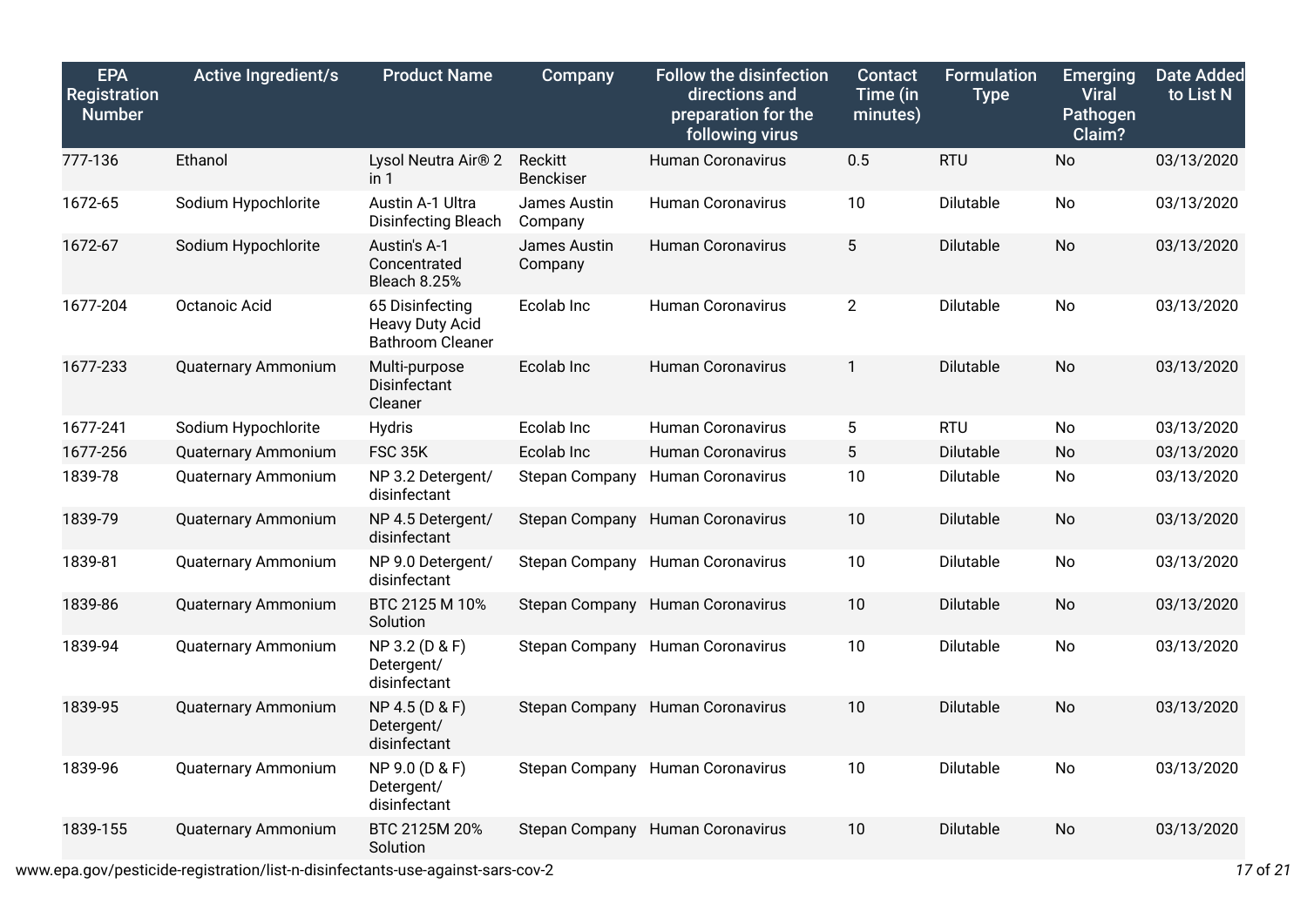| <b>EPA</b><br>Registration<br><b>Number</b> | <b>Active Ingredient/s</b>                 | <b>Product Name</b>                            | Company                             | <b>Follow the disinfection</b><br>directions and<br>preparation for the<br>following virus | <b>Contact</b><br>Time (in<br>minutes) | <b>Formulation</b><br><b>Type</b> | <b>Emerging</b><br><b>Viral</b><br>Pathogen<br>Claim? | <b>Date Added</b><br>to List N |
|---------------------------------------------|--------------------------------------------|------------------------------------------------|-------------------------------------|--------------------------------------------------------------------------------------------|----------------------------------------|-----------------------------------|-------------------------------------------------------|--------------------------------|
| 1839-166                                    | <b>Quaternary Ammonium</b>                 | BTC 885 NDC-128                                |                                     | Stepan Company Human Coronavirus                                                           | 10                                     | Dilutable                         | No                                                    | 03/13/2020                     |
| 1839-167                                    | Quaternary Ammonium                        | BTC 885 Neutral<br>Disinfectant<br>Cleaner-256 |                                     | Stepan Company Human Coronavirus                                                           | 10                                     | Dilutable                         | No                                                    | 03/13/2020                     |
| 1839-168                                    | <b>Quaternary Ammonium</b>                 | BTC 885 NDC-32                                 |                                     | Stepan Company Human Coronavirus                                                           | 10                                     | Dilutable                         | No                                                    | 03/13/2020                     |
| 1839-176                                    | <b>Quaternary Ammonium</b>                 | Liquid-pak Neutral<br>Disinfectant<br>Cleaner  |                                     | Stepan Company Human Coronavirus                                                           | 10                                     | Dilutable                         | No                                                    | 03/13/2020                     |
| 1839-190                                    | <b>Quaternary Ammonium</b>                 | <b>Stepan Disinfectant</b><br>Wipe             |                                     | Stepan Company Human Coronavirus                                                           | 10                                     | Wipe                              | No                                                    | 03/13/2020                     |
| 1839-211                                    | Quaternary Ammonium                        | SC-AHD-64                                      |                                     | Stepan Company Human Coronavirus                                                           | 5                                      | Dilutable                         | <b>No</b>                                             | 03/13/2020                     |
| 1839-212                                    | <b>Quaternary Ammonium</b>                 | SC-AHD-256                                     |                                     | Stepan Company Human Coronavirus                                                           | 5                                      | Dilutable                         | No                                                    | 03/13/2020                     |
| 1839-213                                    | Quaternary Ammonium                        | SC-AHD-128                                     |                                     | Stepan Company Human Coronavirus                                                           | $5\phantom{.0}$                        | Dilutable                         | <b>No</b>                                             | 03/13/2020                     |
| 1839-214                                    | <b>Quaternary Ammonium</b>                 | <b>SC-NDC-256</b>                              |                                     | Stepan Company Human Coronavirus                                                           | 5                                      | Dilutable                         | <b>No</b>                                             | 03/13/2020                     |
| 1839-215                                    | Quaternary Ammonium                        | <b>SC-NDC-128</b>                              |                                     | Stepan Company Human Coronavirus                                                           | 5                                      | Dilutable                         | No                                                    | 03/13/2020                     |
| 1839-225                                    | <b>Quaternary Ammonium</b>                 | <b>SC-RTU-TB</b>                               |                                     | Stepan Company Human Coronavirus                                                           | 5                                      | <b>RTU</b>                        | <b>No</b>                                             | 03/13/2020                     |
| 1839-233                                    | Quaternary Ammonium                        | SC-5:64N                                       | <b>Stepan Company</b>               | <b>Human Coronavirus</b>                                                                   | 5                                      | Dilutable                         | No                                                    | 03/13/2020                     |
| 1839-235                                    | Quaternary Ammonium                        | SC-5:256N                                      |                                     | Stepan Company Human Coronavirus                                                           | $5\phantom{.0}$                        | Dilutable                         | <b>No</b>                                             | 03/13/2020                     |
| 1839-236                                    | <b>Quaternary Ammonium</b>                 | SC-5:128N                                      |                                     | Stepan Company Human Coronavirus                                                           | 5                                      | Dilutable                         | <b>No</b>                                             | 03/13/2020                     |
| 1839-244                                    | Quaternary Ammonium                        | SC-5:64HN                                      |                                     | Stepan Company Human Coronavirus                                                           | 5                                      | Dilutable                         | <b>No</b>                                             | 03/13/2020                     |
| 1839-245                                    | <b>Quaternary Ammonium</b>                 | SC-5:256HN                                     | <b>Stepan Company</b>               | <b>Human Coronavirus</b>                                                                   | 5                                      | Dilutable                         | <b>No</b>                                             | 03/13/2020                     |
| 1839-246                                    | <b>Quaternary Ammonium</b>                 | SC-5:128HN                                     | <b>Stepan Company</b>               | <b>Human Coronavirus</b>                                                                   | 5                                      | Dilutable                         | No                                                    | 03/13/2020                     |
| 3862-191                                    | Quaternary Ammonium                        | Assure                                         | <b>ABC</b><br>Compounding<br>Co Inc | <b>Human Coronavirus</b>                                                                   | 10                                     | Dilutable                         | <b>No</b>                                             | 03/13/2020                     |
| 4091-20                                     | <b>Quaternary Ammonium</b>                 | Phoenix 2                                      | W.M. Barr &<br>Comapny Inc          | <b>Human Coronavirus</b>                                                                   | $\mathbf{1}$                           | <b>RTU</b>                        | No                                                    | 03/13/2020                     |
| 4091-23                                     | Sodium Hypochlorite;<br>Sodium Carbonate   | Mold Armor<br>Formula 400                      | W.M. Barr &<br>Comapny Inc          | <b>Human Coronavirus</b>                                                                   | 0.5                                    | <b>RTU</b>                        | <b>No</b>                                             | 03/13/2020                     |
| 4822-548                                    | Triethylene Glycol;<br>Quaternary Ammonium | Combo                                          | S.C. Johnson &<br>Son Inc           | <b>Human Coronavirus</b>                                                                   | 5                                      | Pressurized<br>liquid             | <b>No</b>                                             | 03/13/2020                     |

www.epa.gov/pesticide-registration/list-n-disinfectants-use-against-sars-cov-2 *18* of *21*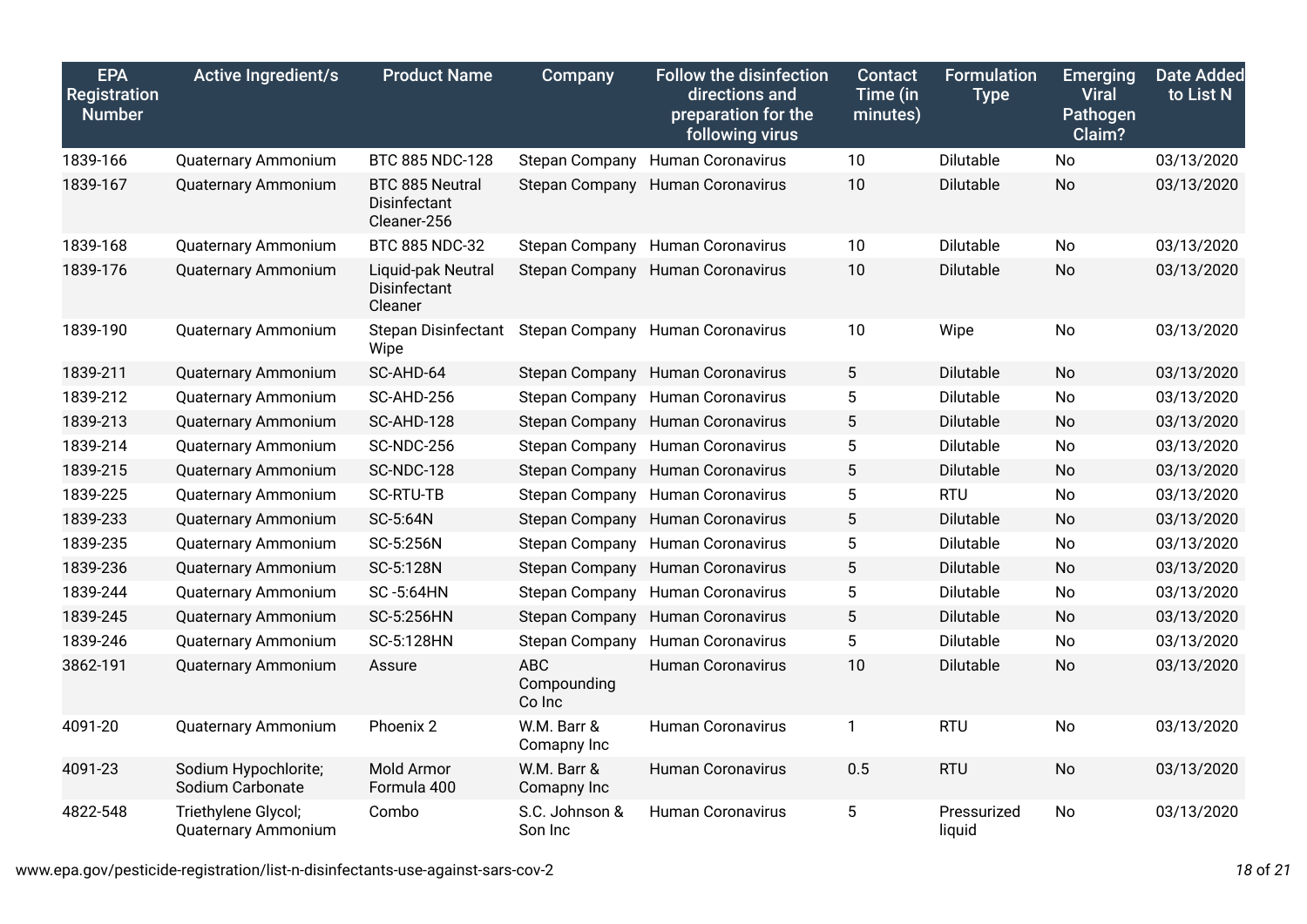| <b>EPA</b><br>Registration<br><b>Number</b> | <b>Active Ingredient/s</b> | <b>Product Name</b>                         | Company                   | <b>Follow the disinfection</b><br>directions and<br>preparation for the<br>following virus | <b>Contact</b><br>Time (in<br>minutes) | <b>Formulation</b><br><b>Type</b> | <b>Emerging</b><br><b>Viral</b><br>Pathogen<br>Claim? | <b>Date Added</b><br>to List N |
|---------------------------------------------|----------------------------|---------------------------------------------|---------------------------|--------------------------------------------------------------------------------------------|----------------------------------------|-----------------------------------|-------------------------------------------------------|--------------------------------|
| 4822-606                                    | L-Lactic Acid              | Fangio                                      | S.C. Johnson &<br>Son Inc | <b>Human Coronavirus</b>                                                                   | 10                                     | <b>RTU</b>                        | No                                                    | 03/13/2020                     |
| 4822-607                                    | <b>Quaternary Ammonium</b> | Lauda                                       | S.C. Johnson &<br>Son Inc | <b>Human Coronavirus</b>                                                                   | 5                                      | <b>RTU</b>                        | No                                                    | 03/13/2020                     |
| 4822-608                                    | L-Lactic Acid              | Gurney                                      | S.C. Johnson &<br>Son Inc | <b>Human Coronavirus</b>                                                                   | 5                                      | <b>RTU</b>                        | <b>No</b>                                             | 03/13/2020                     |
| 4822-609                                    | Quaternary Ammonium        | <b>Stewart</b>                              | S.C. Johnson &<br>Son Inc | <b>Human Coronavirus</b>                                                                   | 3                                      | <b>RTU</b>                        | No                                                    | 03/13/2020                     |
| 4822-613                                    | <b>Quaternary Ammonium</b> | Gertrude                                    | S.C. Johnson &<br>Son Inc | <b>Human Coronavirus</b>                                                                   | 5                                      | <b>RTU</b>                        | <b>No</b>                                             | 03/13/2020                     |
| 5813-50                                     | Sodium Hypochlorite        | <b>Ultra Clorox Brand</b><br>Regular Bleach | The Clorox<br>Company     | <b>Human Coronavirus</b>                                                                   | 5                                      | Dilutable                         | <b>No</b>                                             | 03/13/2020                     |
| 5813-73                                     | <b>Quaternary Ammonium</b> | <b>Clorox Everest</b>                       | The Clorox<br>Company     | Human Coronavirus                                                                          | 0.5                                    | <b>RTU</b>                        | <b>No</b>                                             | 03/13/2020                     |
| 5813-86                                     | Glycolic Acid              | <b>CBW</b>                                  | The Clorox<br>Company     | <b>Human Coronavirus</b>                                                                   | 10                                     | Impregnated<br>materials          | No                                                    | 03/13/2020                     |
| 5813-93                                     | <b>Glycolic Acid</b>       | Show                                        | The Clorox<br>Company     | <b>Human Coronavirus</b>                                                                   | 10                                     | Impregnated<br>materials          | <b>No</b>                                             | 03/13/2020                     |
| 5813-98                                     | Sodium Hypochlorite        | Lite                                        | The Clorox<br>Company     | <b>Human Coronavirus</b>                                                                   | $\mathbf{1}$                           | <b>RTU</b>                        | <b>No</b>                                             | 03/13/2020                     |
| 5813-99                                     | Sodium Hypochlorite        | Wave                                        | The Clorox<br>Company     | <b>Human Coronavirus</b>                                                                   | 1                                      | <b>WIPE</b>                       | <b>No</b>                                             | 03/13/2020                     |
| 5813-103                                    | Sodium Hypochlorite        | Cgb3                                        | The Clorox<br>Company     | <b>Human Coronavirus</b>                                                                   | 5                                      | Dilutable                         | No                                                    | 03/13/2020                     |
| 5813-104                                    | Sodium Hypochlorite        | Cgb4                                        | The Clorox<br>Company     | <b>Human Coronavirus</b>                                                                   | 5                                      | Dilutable                         | <b>No</b>                                             | 03/13/2020                     |
| 5813-106                                    | Sodium Hypochlorite        | Axl                                         | The Clorox<br>Company     | <b>Human Coronavirus</b>                                                                   | $\mathbf{1}$                           | <b>RTU</b>                        | <b>No</b>                                             | 03/13/2020                     |
| 6198-4                                      | Quaternary Ammonium        | Q. A. Concentrated<br>Solution              | National<br>Chemicals Inc | Human Coronavirus                                                                          | 10                                     | Dilutable                         | <b>No</b>                                             | 03/13/2020                     |
| 6836-233                                    | Quaternary Ammonium        | <b>BARDAC 205M-50</b>                       | Lonza LLC                 | <b>Human Coronavirus</b>                                                                   | 1                                      | Dilutable                         | <b>No</b>                                             | 03/13/2020                     |
| 6836-336                                    | <b>Quaternary Ammonium</b> | Lonza Disinfectant<br><b>Wipes Plus</b>     | Lonza LLC                 | <b>Human Coronavirus</b>                                                                   | 4                                      | Wipe                              | <b>No</b>                                             | 03/13/2020                     |

www.epa.gov/pesticide-registration/list-n-disinfectants-use-against-sars-cov-2 *19* of *21*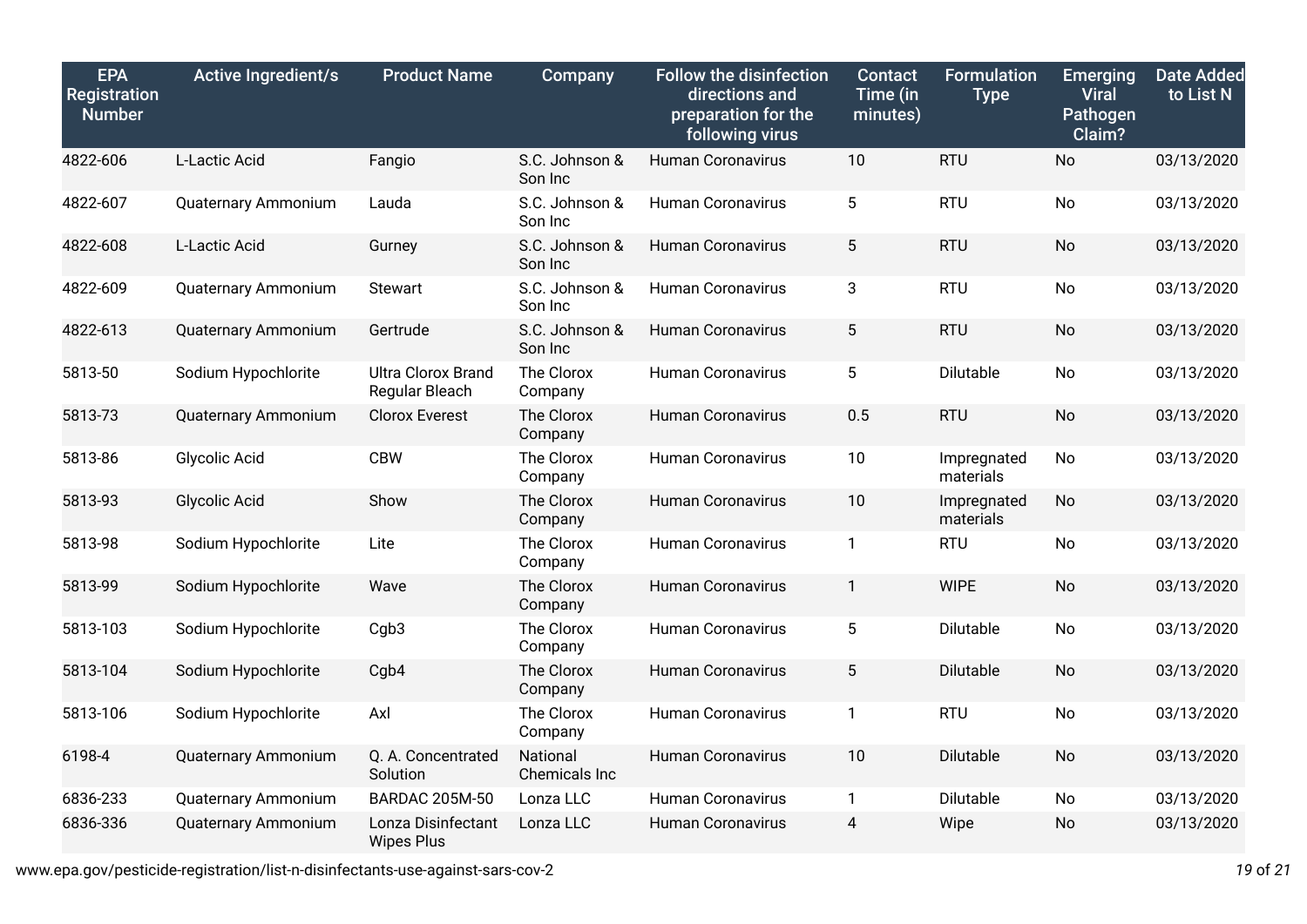| <b>EPA</b><br>Registration<br><b>Number</b> | <b>Active Ingredient/s</b>                                        | <b>Product Name</b>                                       | Company                                          | <b>Follow the disinfection</b><br>directions and<br>preparation for the<br>following virus | <b>Contact</b><br>Time (in<br>minutes) | <b>Formulation</b><br><b>Type</b> | <b>Emerging</b><br><b>Viral</b><br>Pathogen<br>Claim? | <b>Date Added</b><br>to List N |
|---------------------------------------------|-------------------------------------------------------------------|-----------------------------------------------------------|--------------------------------------------------|--------------------------------------------------------------------------------------------|----------------------------------------|-----------------------------------|-------------------------------------------------------|--------------------------------|
| 6836-372                                    | <b>Quaternary Ammonium</b>                                        | Nugen 2m<br><b>Disinfectant Wipes</b>                     | Lonza LLC                                        | <b>Human Coronavirus</b>                                                                   | $\overline{2}$                         | Wipe                              | <b>No</b>                                             | 03/13/2020                     |
| 6836-381                                    | Quaternary Ammonium                                               | Lonzagard R-82G                                           | Lonza LLC                                        | <b>Human Coronavirus</b>                                                                   | $\mathbf{1}$                           | Dilutable                         | <b>No</b>                                             | 03/13/2020                     |
| 6836-382                                    | <b>Quaternary Ammonium</b>                                        | Nugen Low Streak<br><b>Disinfectant Wipes</b>             | Lonza LLC                                        | <b>Human Coronavirus</b>                                                                   | 4                                      | Wipe                              | No                                                    | 03/13/2020                     |
| 8383-3                                      | Phenolic                                                          | Sporicidin (Brand)<br>Disinfectant<br>Solution (Spray)    | Contec Inc                                       | <b>Human Coronavirus</b>                                                                   | $5\phantom{.0}$                        | <b>RTU</b>                        | No                                                    | 03/13/2020                     |
| 8383-7                                      | Phenolic                                                          | Sporicidin (Brand)<br>Disinfectant<br><b>Towelettes</b>   | Contec Inc                                       | <b>Human Coronavirus</b>                                                                   | $5\phantom{.0}$                        | Wipe                              | No                                                    | 03/13/2020                     |
| 8383-12                                     | Hydrogen Peroxide;<br>Peroxyacetic Acid                           | Peridox                                                   | Contec Inc                                       | <b>Human Coronavirus</b>                                                                   | $\overline{2}$                         | Dilutable                         | No                                                    | 03/13/2020                     |
| 8383-13                                     | Hydrogen Peroxide;<br>Peroxyacetic Acid                           | Peridox RTU ™                                             | Contec Inc                                       | <b>Human Coronavirus</b>                                                                   | $\overline{2}$                         | <b>RTU</b>                        | No                                                    | 03/13/2020                     |
| 8383-14                                     | Hydrogen Peroxide;<br>Peroxyacetic Acid                           | Peridoxrtu (Brand)<br>One-step<br><b>Germicidal Wipes</b> | Contec Inc                                       | <b>Human Coronavirus</b>                                                                   | 0.5                                    | Wipe                              | <b>No</b>                                             | 03/13/2020                     |
| 9402-14                                     | Hydrogen Peroxide;<br>Ammonium Carbonate;<br>Ammonium Bicarbonate | <b>Hitman Spray</b>                                       | Kimberly-Clark<br><b>Global Sales LLC</b>        | Human Coronavirus                                                                          | 5                                      | <b>RTU</b>                        | <b>No</b>                                             | 03/13/2020                     |
| 9402-15                                     | Hydrogen Peroxide;<br>Ammonium Carbonate;<br>Ammonium Bicarbonate | <b>Victor Spray</b>                                       | Kimberly-Clark<br><b>Global Sales LLC</b>        | <b>Human Coronavirus</b>                                                                   | $5\phantom{.0}$                        | Pressurized<br>liquid             | <b>No</b>                                             | 03/13/2020                     |
| 9402-17                                     | Hydrogen Peroxide;<br>Ammonium Carbonate;<br>Ammonium Bicarbonate | <b>Hitman Wipe</b>                                        | Kimberly-Clark<br><b>Global Sales LLC</b>        | <b>Human Coronavirus</b>                                                                   | 6                                      | Wipe                              | No                                                    | 03/13/2020                     |
| 9480-5                                      | Quaternary Ammonium                                               | Sani-cloth<br>Germicidal<br>Disposable Cloth              | Professional<br>Disposables<br>International Inc | <b>Human Coronavirus</b>                                                                   | 3                                      | Wipe                              | <b>No</b>                                             | 03/13/2020                     |
| 10324-57                                    | Quaternary Ammonium                                               | Maquat 42                                                 | Mason Chemical<br>Company                        | <b>Human Coronavirus</b>                                                                   | 10                                     | <b>Dilutable</b>                  | No                                                    | 03/13/2020                     |
| 10324-58                                    | <b>Quaternary Ammonium</b>                                        | Maquat 128                                                | <b>Mason Chemical</b><br>Company                 | <b>Human Coronavirus</b>                                                                   | 10                                     | Dilutable                         | <b>No</b>                                             | 03/13/2020                     |